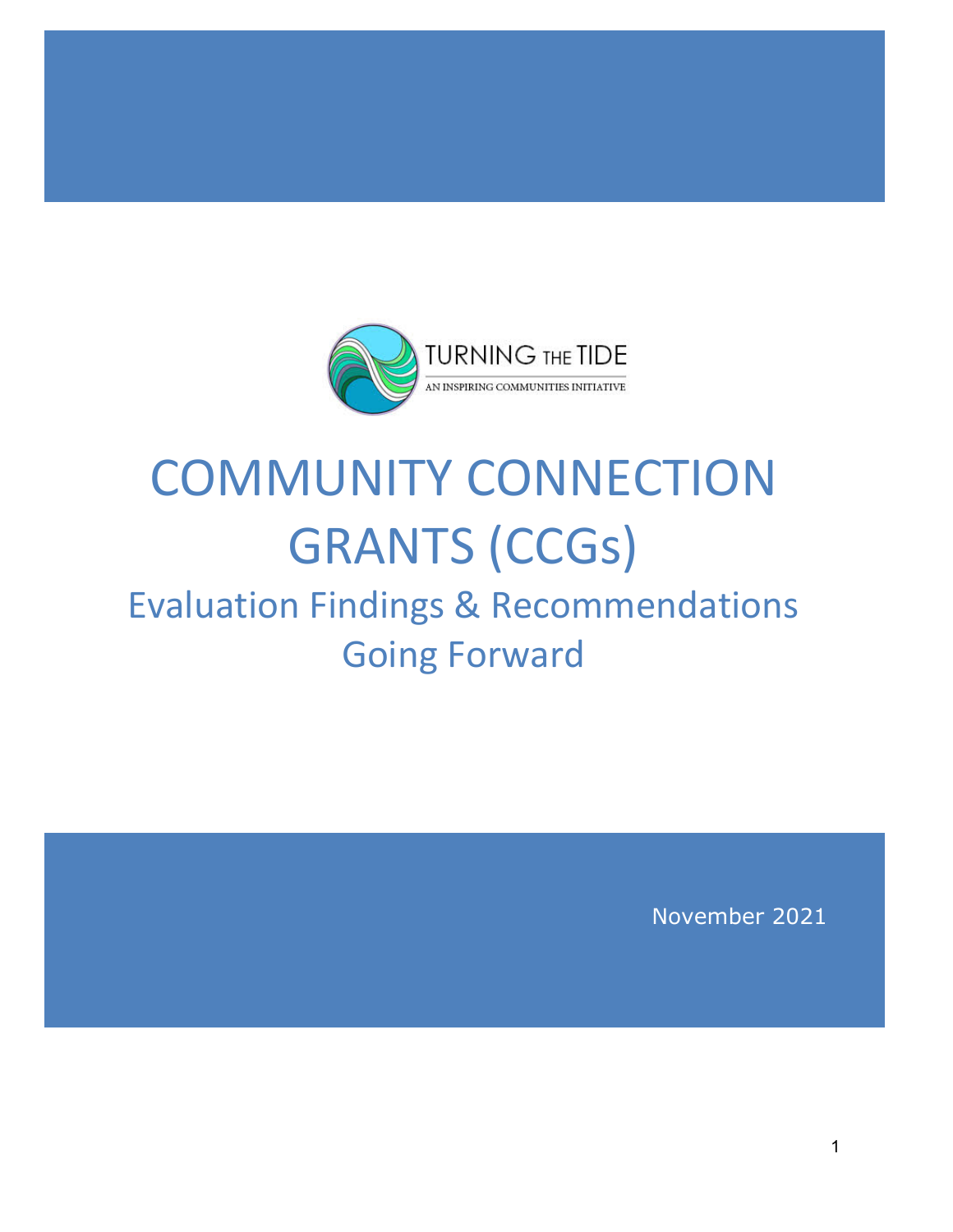## **Contents**

#### Section A – Introduction

## Section B: Evaluation Overview

## Section C – Findings

| Table y: Strengths and Challenges Reported Related to Collaborations  14         |
|----------------------------------------------------------------------------------|
|                                                                                  |
| Table z: Strengths and Challenges Reported Related to Relationships 16           |
|                                                                                  |
| Table z(a): Strengths and Challenges Reported Related to Trying New Things 18    |
|                                                                                  |
|                                                                                  |
|                                                                                  |
|                                                                                  |
| Table z(c): Strengths and Challenges Reported Related to Other Areas/Impacts  22 |
|                                                                                  |

| Table z(d): Strengths and Challenges Reported Related to the Granting Process  26 |  |
|-----------------------------------------------------------------------------------|--|

## Section E – Next Steps and Recommendations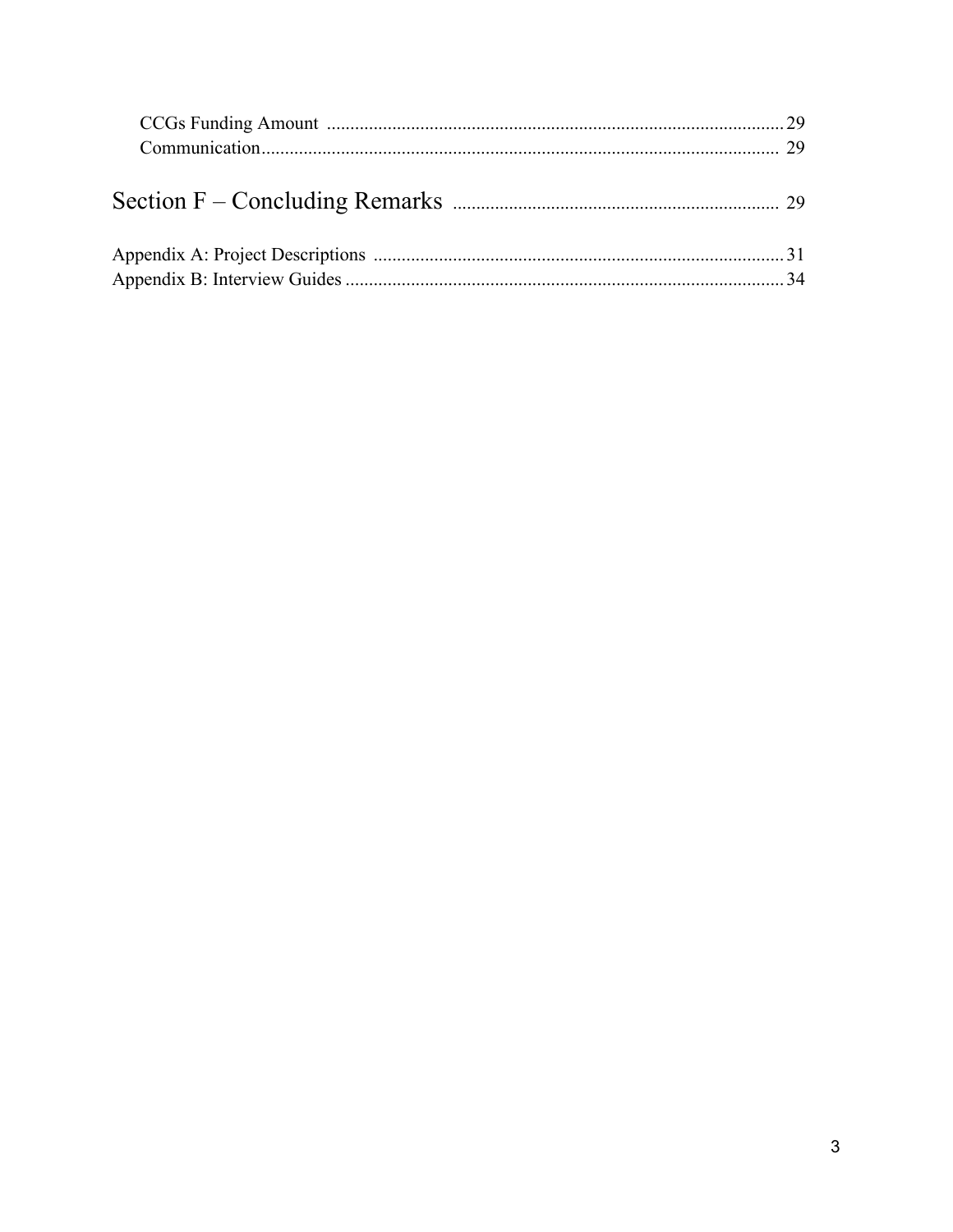## **Section A - Introduction**

## Turning the Tide

Turning the Tide was established in 2018 as one of three Collective Impact initiatives of Inspiring Communities; and offers support to Digby, the Islands, Bear River, Weymouth, and other micro-communities in the surrounding areas. Digby and its municipalities are comprised of 32 micro-communities each with their own respective cultural nuances. The Digby area was selected after data analysis revealed both complex social problems as well as the existence of extensive resources in the form of positive work already happening in the community. The initiative was founded using a Collective Impact Framework. *Collective Impact* is a practice that helps reimagine our approach to social change to create a just and equitable society where our cultural and group identities do not determine and are not a predictor of our life outcomes. Figure 1 shows the pillars of Turning the Tide (TtT), which TtT adopted from Inspiring Communities:



Figure 1: the Pillars of a Collective Impact Initiative, reflecting the key aspects of Turning the Tide's role: stewards for the community, coalition culture cultivators, and developmental evaluators.

The project began with community consultations including interviews with government employees at all levels and discussions with community leaders and residents which led to the establishment of a cross-sectoral *Insight Team*. There were 27 research assistants hired who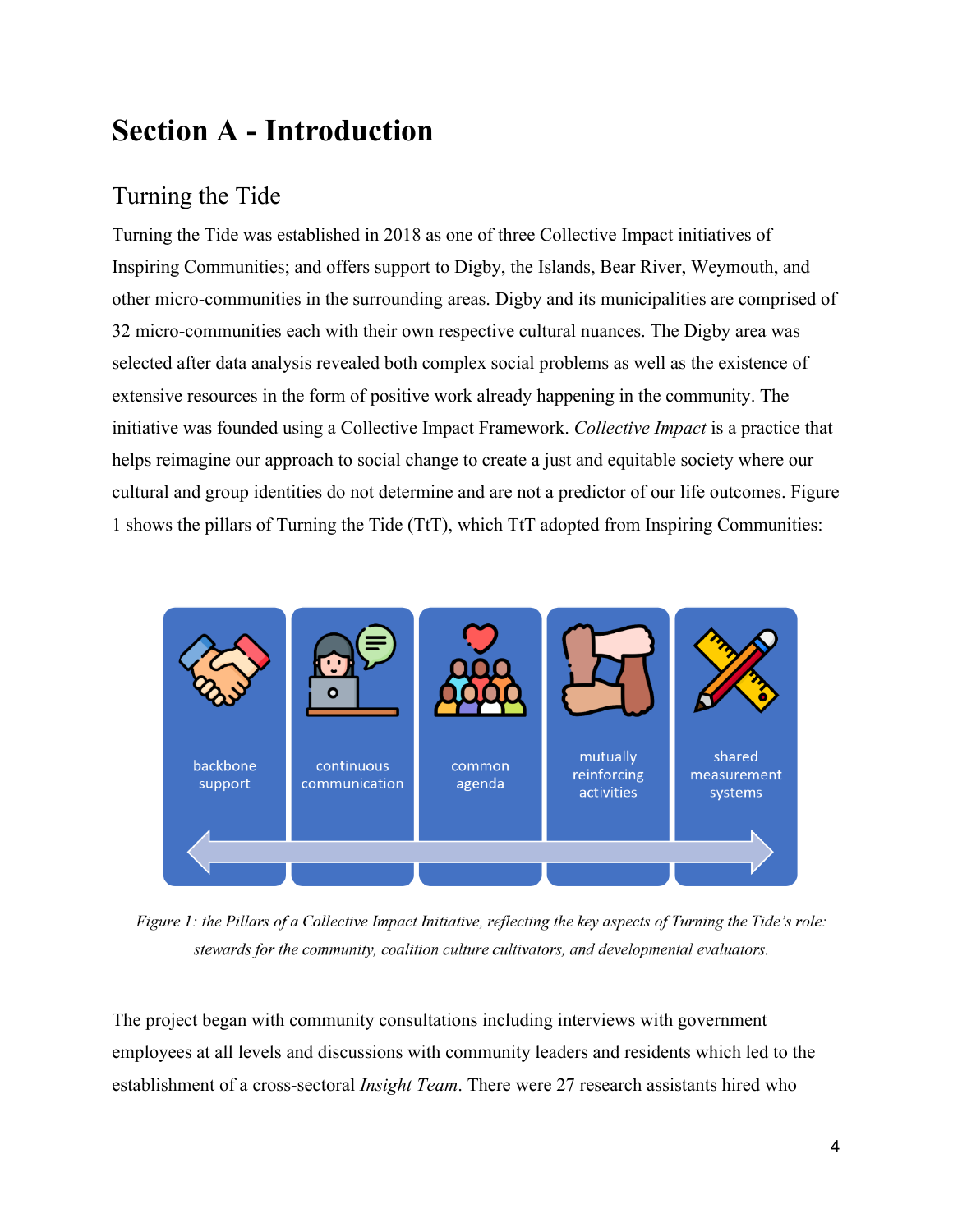surveyed the community to determine community priorities and strengths. In 2019 a name was chosen (Turning the Tide) and the Insight Team transitioned into the Advisory Committee.

Turning the Tide arrived at a common agenda by bringing community members, government officials, educational institutions and other stakeholders (referred to as a cross-sectoral coalition) to identify and prioritize community needs, gaps in services and the development of programs to address these needs. Turning the Tide provides programs that include but are not limited to: Community Ambassadors (CAs), Lunch & Learn, Community Connection Grants (CCGs) and Community Building Youth Futures (CBYF). Turning the Tide acts as a conduit and facilitates the process of eliminating the silos that have historically created barriers to service delivery; and to construct the environment in which collaborations and trusting relationships between the multiple and diverse members of the cross-sector coalition can be established and nurtured. In addition to building a cross-sectoral coalition, Turning the Tide recognizes the need for building trusting relationships within the communities and across communities; and these must be nurtured as a prerequisite for building community cohesiveness. To support this collaborative initiative, Turning the Tide in consultation with community members developed a *Framework for Change*.

#### Framework for Change

Turning the Tide's Framework for Change describes the long-term vision that focuses on supporting the ability of community residents to work together collaboratively. Through the lens of TtT's Framework for Change, community cohesiveness is measured through strengthened community engagement and connections, collaborative initiatives, and information sharing within communities and across communities. Given that the most necessary condition for the success of collective impact is trusting relationships, building these must begin within the communities and later across communities. The three prongs of the Framework for Change are:

• **Engaged and Connected:** Residents feel connected to their community and are encouraged and welcomed to be actively involved in community activities and shaping the future of the area.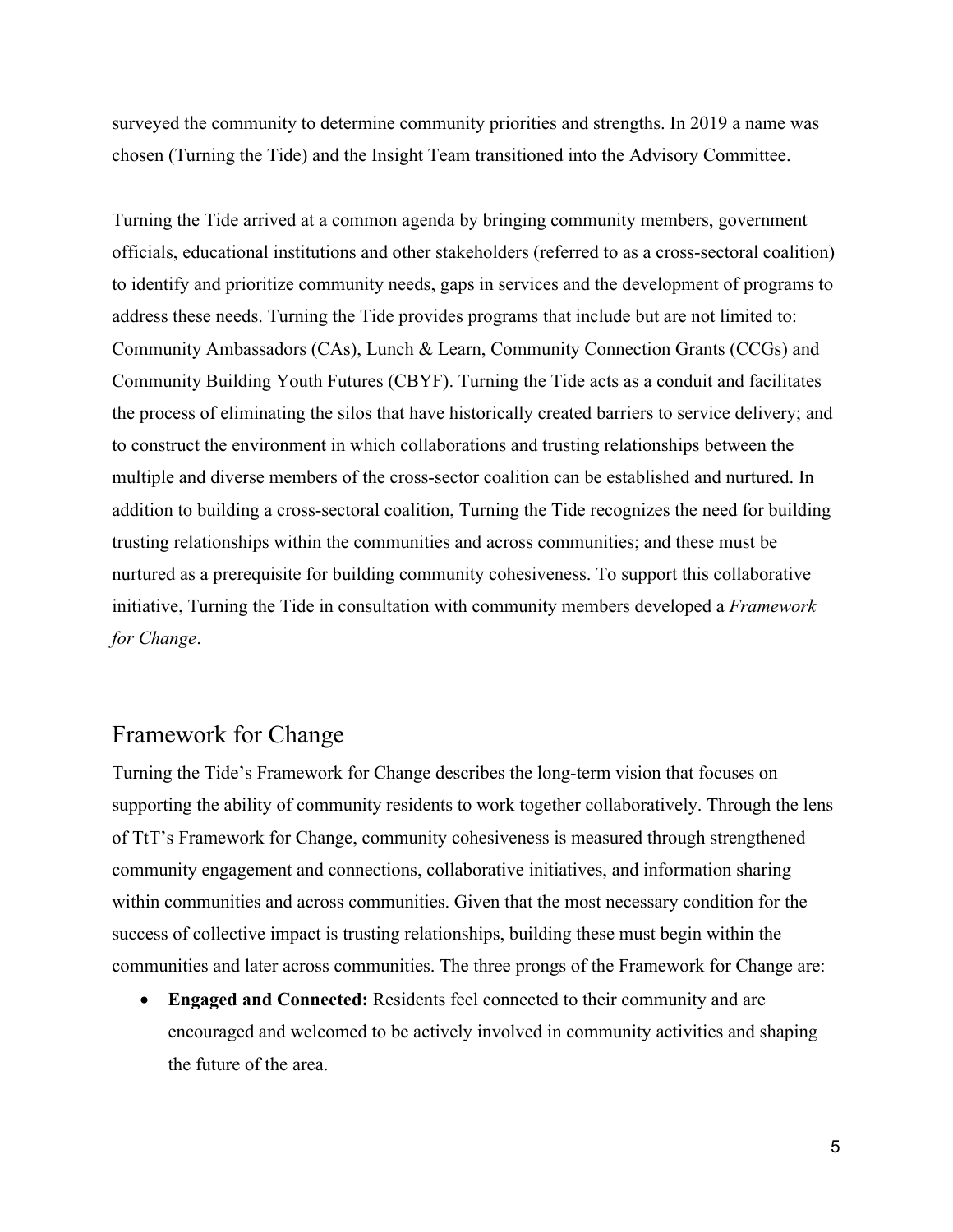- **Positive, Celebrating Successes:** Residents take pride in their community because they are aware of its assets, accomplishments, and successes. Residents feel confident and positive about the future of their community.
- **Sharing Resources:** The community has established a clear and transparent pathway for residents to access resources that meets their needs. Residents are aware of where to go and how to access needed resources and information.

Turning the Tide believes that if the Collective Impact model is to be successful then it requires providing the micro-communities with the resources to build upon and/or create cohesive communities embedded in community engagement and connections, information sharing and communities working collaboratively to achieve their respective goals. A key aspect of the Framework for Change is an evaluation plan. The evaluation plan is complementary to the Framework for Change. a way to measure whether trusting relationships are being achieved.

Turning the Tide realized that for communities to implement the Framework for Change within their respective communities, the communities required support to implement projects which would facilitate and support the achievement of the three prongs of the Framework for Change. In 2020, Turning the Tide established the Community Connection Grants (CCGs).

## Community Connection Grants

The Community Connection Grants (CCGs) are short-term funding opportunities which were established in 2020 that are available to communities to implement projects that assist community members and build upon community cohesiveness. The CCGs are one-time funding for a community project. The maximum amount funded for a community project is \$3,000.00. A cross-sectoral committee comprised of members of 10 representatives from education, human services and the Black and First Nation communities was established to review and approve project applications submitted by community groups, schools and organizations. The goal of this committee is to support community projects, and where clarification was required in the review process, the committee would ask for additional information with the goal of endorsing the projects. At the time of this evaluation, 29 projects had received funding. The majority of the projects received \$3,000.00 (see Appendix A for descriptions of the projects). The diversity of needs in the communities is reflected in the range of projects developed by the community. The projects worked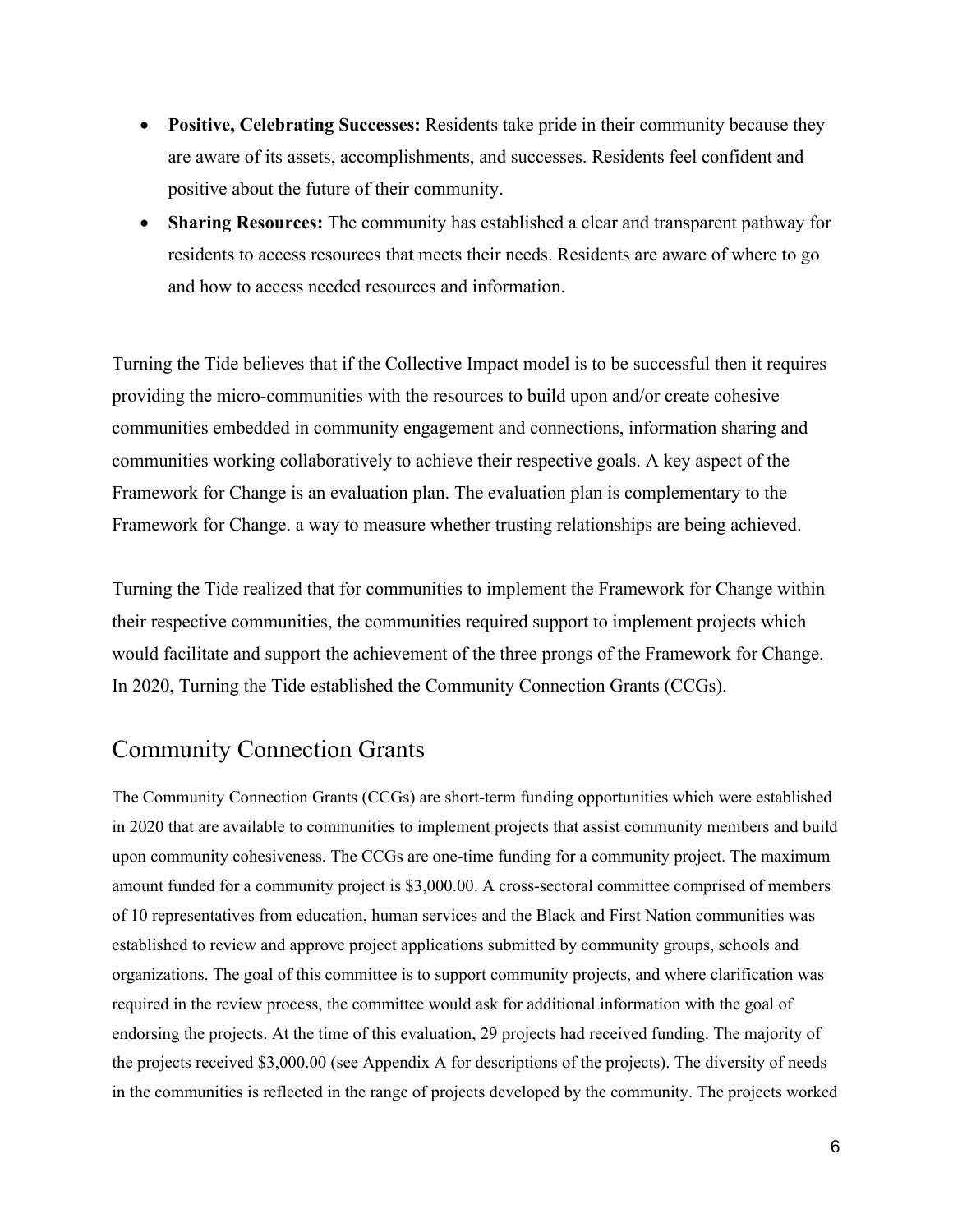in areas ranging from community gardens, a green house, free stores at the schools for students, free meals in the community, a library, community kitchen, universal playground, cultural intergenerational program, and others. The CCGs committee developed criteria using the Framework for Change that communities used as a guideline in the development of their projects:

- *Potential to strengthen community connections* May help residents connect with their communities and with one another
- *Potential to encourage residents to work together toward a common goal* Potential for residents to develop new relationships and/or for residents to experience working together
- *Provides opportunity to try new things and learn from the experience* Encourages creative, relatively short-term projects that could be helpful in other communities, on a larger scale
- *Potential to provide positive community experiences* To impact the community narrative

The criteria are intentionally broad to allow the communities to be creative in their project development.

### Purpose of the Evaluation

The purposes of the evaluation were to:

- 1. Determine whether the CCGs were able to:
	- strengthen community connections
	- encourage residents to work together toward a common goal
	- provide an opportunity to try new things and learn from the experience
	- provide a positive community experience
- 2. Determine what practices the CCGs Committee should keep or change for a future round of CCGs Committee.
	- The information collected from interviews with the CCGs committee members are presented as recommendations to improve the granting process for the next round of project applications.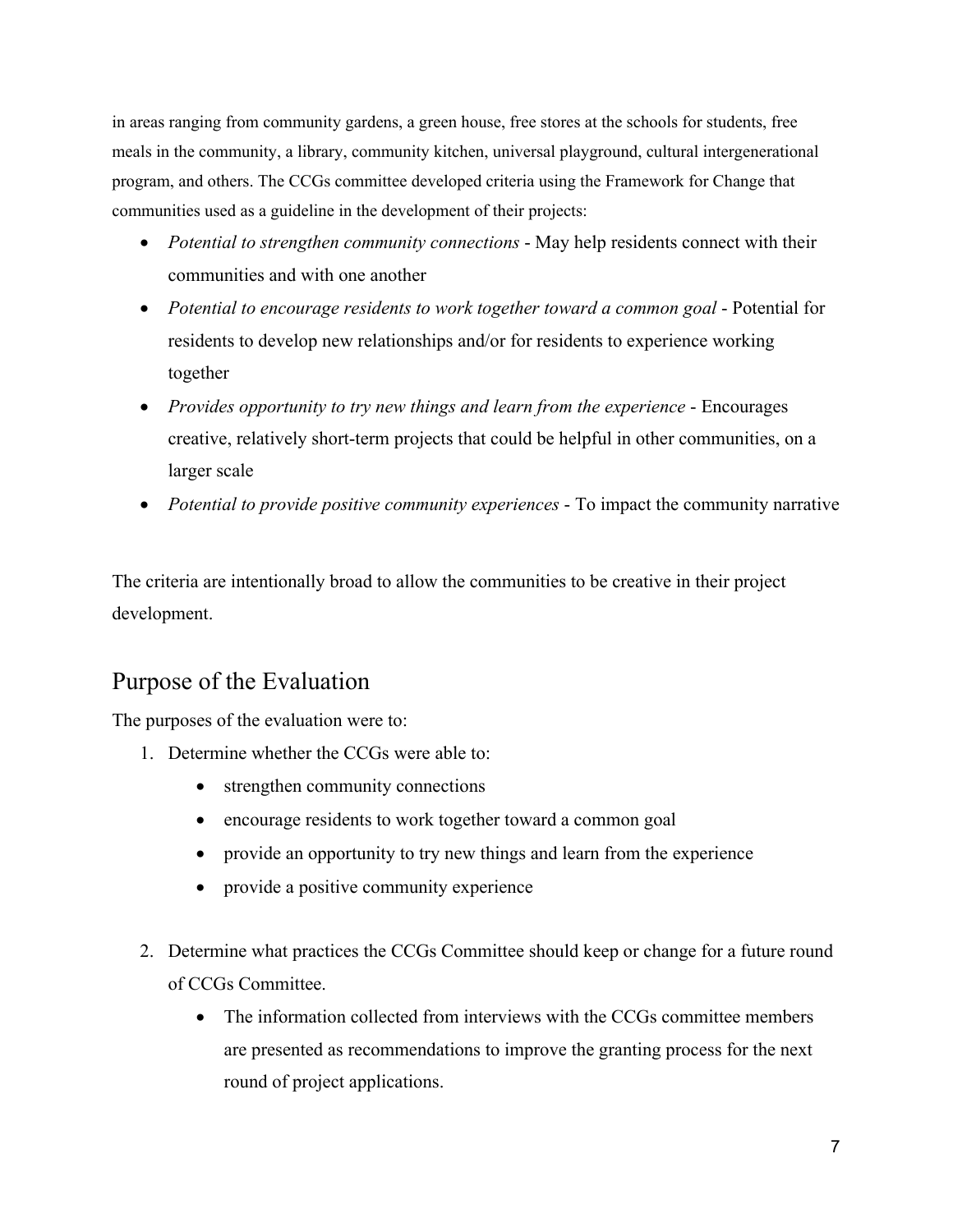## **Section B: Evaluation Overview**

The main evaluation questions addressed were:

- 1. Did the CCGs facilitate achievement toward any one of the three prongs of Turning the Tide's Framework for Change within their respective communities?
- 2. Did the CCGs achieve the intended goals, as laid out in the criteria?
- 3. What practices should the CCGs committee keep or change in future rounds of funding?

#### Data Collection Methods

The evaluation process included interviews and on-line surveys with the seven members of the CCGs committee and interviews and on-line surveys with proponents of the projects. At the time of the evaluation in June, 2021, there were 29 projects that were funded by the CCGs. (Refer to the Appendix A for a list and description of the 29 projects). In total, 17 of 29 proponents of projects were interviewed. Not all projects were involved because:

- Some of the projects hadn't begun at the time of the evaluation due to the COVID-19 pandemic
- For three of the projects, the staff were on a leave of absence from work, and the remaining seven projects didn't return communication

Several data collection tools were used by the participants of the evaluation. The proponents of the projects and committee members selected how they wanted to participate in the evaluation process. The data collection tools included an on-line survey that was completed anonymously, phone interviews, and in-person interviews. In addition, the evaluation process included five project site visits, in which the evaluator went to the project sites and met with the project proponents who explained the project and provided a tour, and/or attended the project's grand openings. The following table illustrates the data collection methods.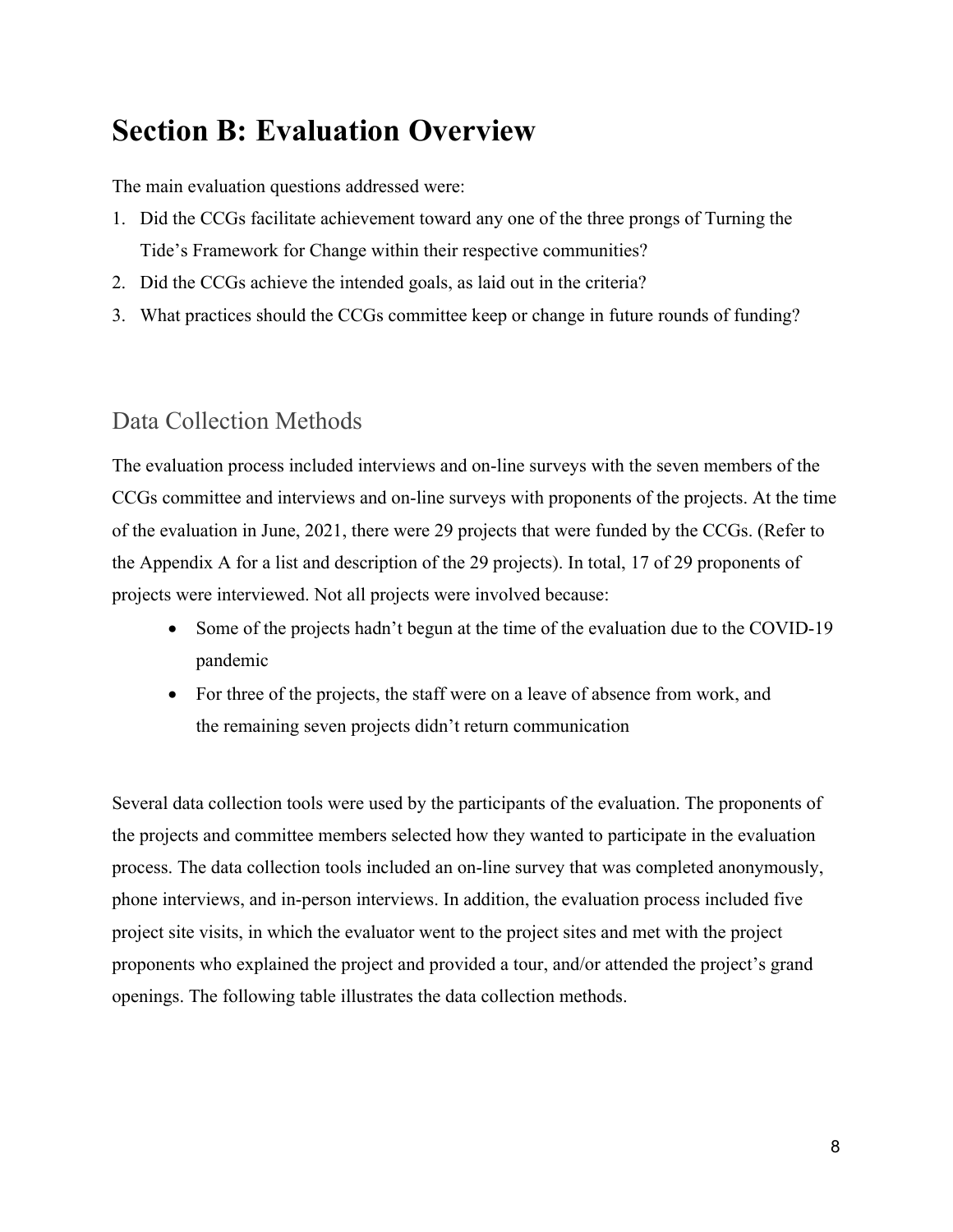Data Collection Method Used

| Method               | # of Projects Participating | # of CCG Committee Members   |
|----------------------|-----------------------------|------------------------------|
|                      | in this Method              | Participating in this Method |
| Online survey        | 12                          |                              |
| Telephone interviews | 12                          | $\mathfrak b$                |
| In-person interviews |                             |                              |
| Site visits          |                             |                              |
| Total                | 34                          | 11                           |

The data collection tools are attached in Appendix B.

The quotes throughout this document are from all data sources above, with identities removed for anonymity.

## **Section C - Findings**

#### Did the grants achieve their purpose? Overview of Findings

The responses from the proponents of the projects suggests that the criteria of the CCGs were met. However, depending upon the community and/or the project, the level of community engagement differed, with some project proponents reporting a higher degree of challenges. One proponent reported that, "*The 20+ volunteers who made it happen have all enjoyed the community spirit of developing something good and lasting and giving to the local foodbank*". This quote supports that the project facilitated residents working collaboratively to build relationships which facilitated the creation of an identified needed service within the community. "W*e are community and that we are in this together.*" This sentiment was a consistent theme by project proponents. A quote from another proponent illustrates this quite well. "*The community is taking care of their residents.*" In some communities, the pandemic forced residents to work together and provide support to community members. "*Yes*, *when under pressure you get creative*. *Led to collaborations*, *more systematic approach and organizing.*" The project proponents all indicated the key to their success was their willingness to cooperate with others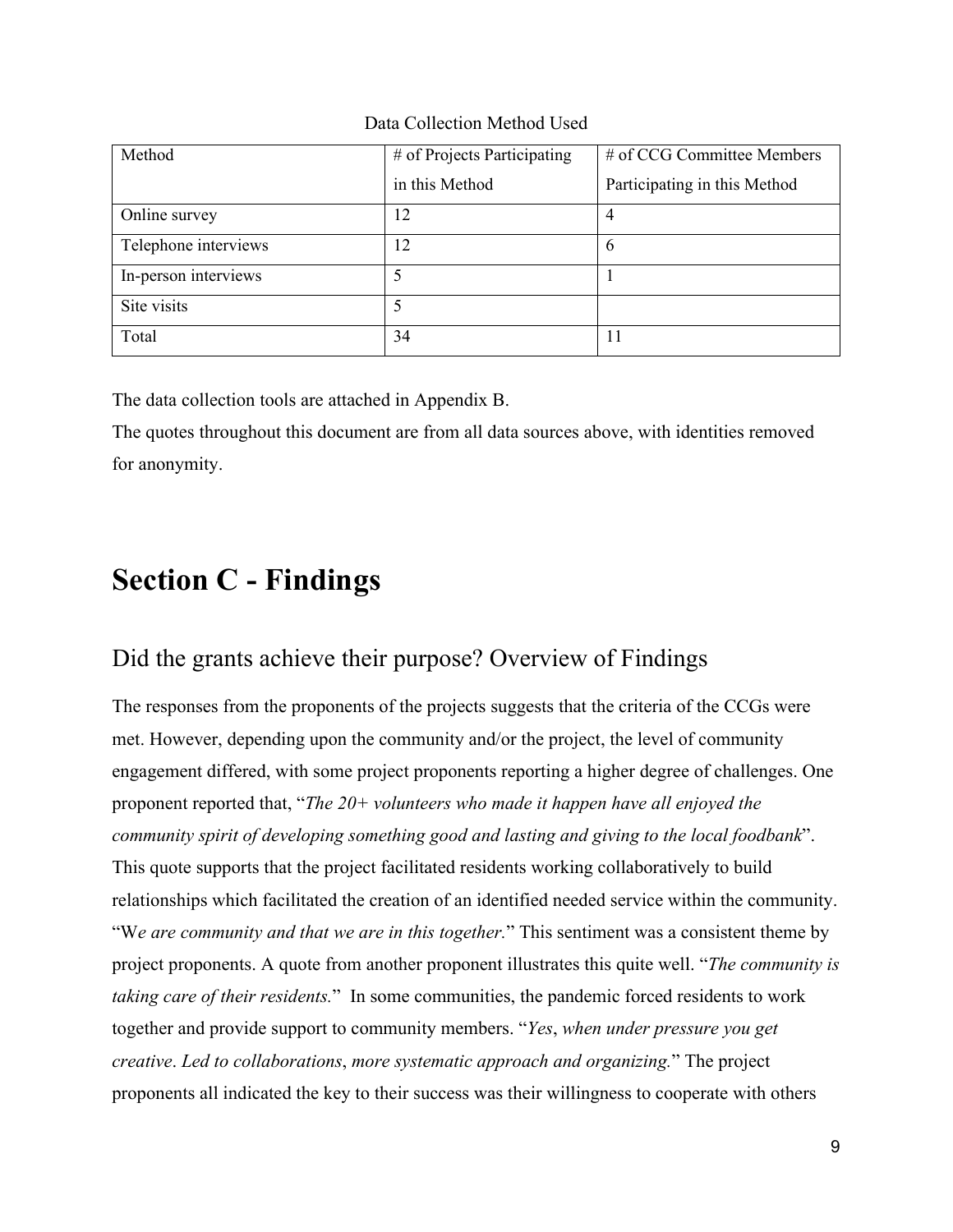and develop a coordinated approach to address community needs and to identify and serve community members facing challenges. "*Cooperation between all existing groups and organizations. It engaged community members who would normally would not be engaged or volunteering. It increased volunteers.*"

On the other hand, several project proponents reported that, "*Cannot do in-person or gatherings",* "*People are still afraid to gather socially*", and "*Seniors are afraid to go to grocery store."* These quotes suggests that the pandemic reduced socialization and created a sense of isolation for the most vulnerable populations in the communities. "*Concern about elders-*-*completely cut*-*off-elders*' *interactions are limited*". In other instances, the projects were put on hold. "*COVID*-*19 put everything on hold*, *reduced ability to network.*" The responses in the tables documents the contrasting impact that the pandemic has had for the CCGs projects throughout the Digby area.

#### **Connections**

CCGs Criteria #1*: Potential to strengthen community connections - May help residents connect with their communities and with one another*

Overall, the diversity of connections is impressive across the 17 projects. It is difficult to define the exact number of different connections made. An estimation of the number of connections as reported by project proponents is over 3,200. These connections include: personal connections with residents, with organizations, service clubs, schools, fire departments, churches; and with other projects locally and regionally. Several of the proponents reported that they made connections in other counties which in one instance provided training via Zoom and donations of materials and supplies. The CCGs allowed for a renewed sense of community which facilitated a more poignant and targeted approach to connect with community residents. In some communities the project, "*has become the focal point within the community*". This has allowed projects to clarify and define needs and to develop a holistic approach and a wrap-around service to provide a coordinated service delivery for residents. Some projects have become, "*a central*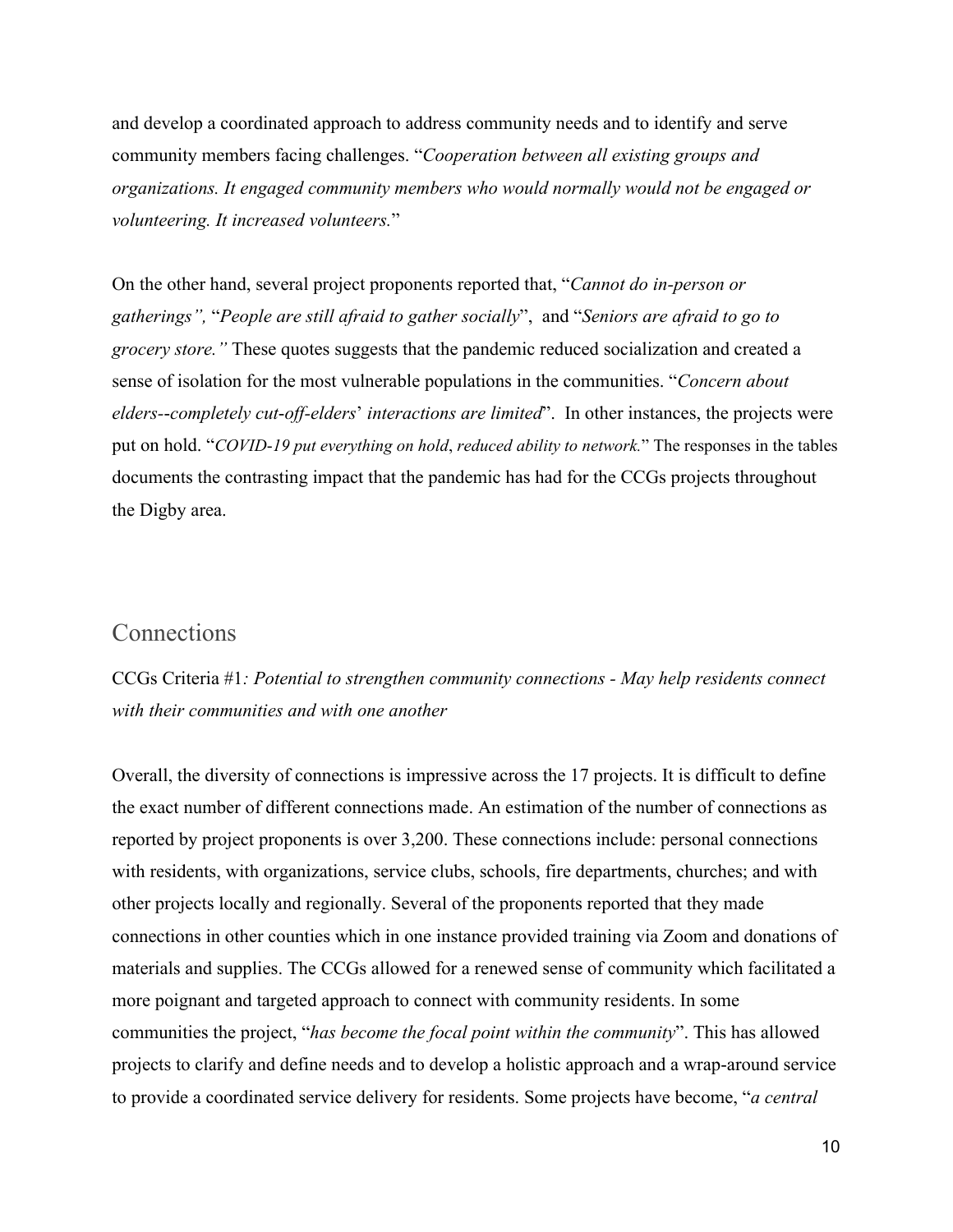*focus for the community*", as a result of the CCGs. The following connections table contains quotes from all data sources, with identities removed for anonymity.

| <b>Strengths</b>                                                                                                                                                                                                                                                                                                                                                                                                                                                                                                                                                                                                                                                                                                                                                                                                                                        | <b>Challenges</b>                                                                                                                                                                                                                                                                                                                                                                                                                                                                                                                                                                                                                            |
|---------------------------------------------------------------------------------------------------------------------------------------------------------------------------------------------------------------------------------------------------------------------------------------------------------------------------------------------------------------------------------------------------------------------------------------------------------------------------------------------------------------------------------------------------------------------------------------------------------------------------------------------------------------------------------------------------------------------------------------------------------------------------------------------------------------------------------------------------------|----------------------------------------------------------------------------------------------------------------------------------------------------------------------------------------------------------------------------------------------------------------------------------------------------------------------------------------------------------------------------------------------------------------------------------------------------------------------------------------------------------------------------------------------------------------------------------------------------------------------------------------------|
| Project teams shared:<br>I made wonderful connections I never thought<br>I would make.<br>The idea of community taking care of each<br>other<br>The project brings everyone together, seniors,<br>businesses, children, youth, adults and<br>families<br>The project targets the most isolated. And<br>connected them with other groups/services<br>The project provides a community gathering<br>space where people can come together<br>The project enabled the volunteer people of<br>lower Neck and Islands to become part of the<br>loop. Whereas, before few knew who needed<br>help, now we are more alert to the suffering in<br>our midst<br>The project enabled us to make 50-100<br>connections out of a community of 600<br>residents<br>The project created a comfortable and safe<br>place for people to come and share their<br>concerns | Project teams shared:<br>There was fear and anxiety expressed by<br>community members because of COVID-19<br>COVID-19 created supplies shortages, and<br>caused our budget to doubled<br>COVID-19 put everything on hold including<br>our project<br>Because of health restrictions our project was<br>not able to fundraise which delay everything<br>COVID-19 limited our networking abilities<br>$\bullet$<br>COVID-19 change how the project was<br>٠<br>delivered<br>Our community experienced a decrease in<br>volunteerism which affected our project<br>We were in lock-down and had to suspend our<br>on-site and take-out services |
| Committee members shared:<br>I learned a lot about other communities and<br>$\bullet$<br>felt more connected and aware of services in<br>the Digby area                                                                                                                                                                                                                                                                                                                                                                                                                                                                                                                                                                                                                                                                                                 | Committee members shared:<br>I didn't feel that I was able to make personal<br>connections because all sessions were done<br>remotely over Zoom.                                                                                                                                                                                                                                                                                                                                                                                                                                                                                             |

#### Table x: Strengths and Challenges Reported Related to Connections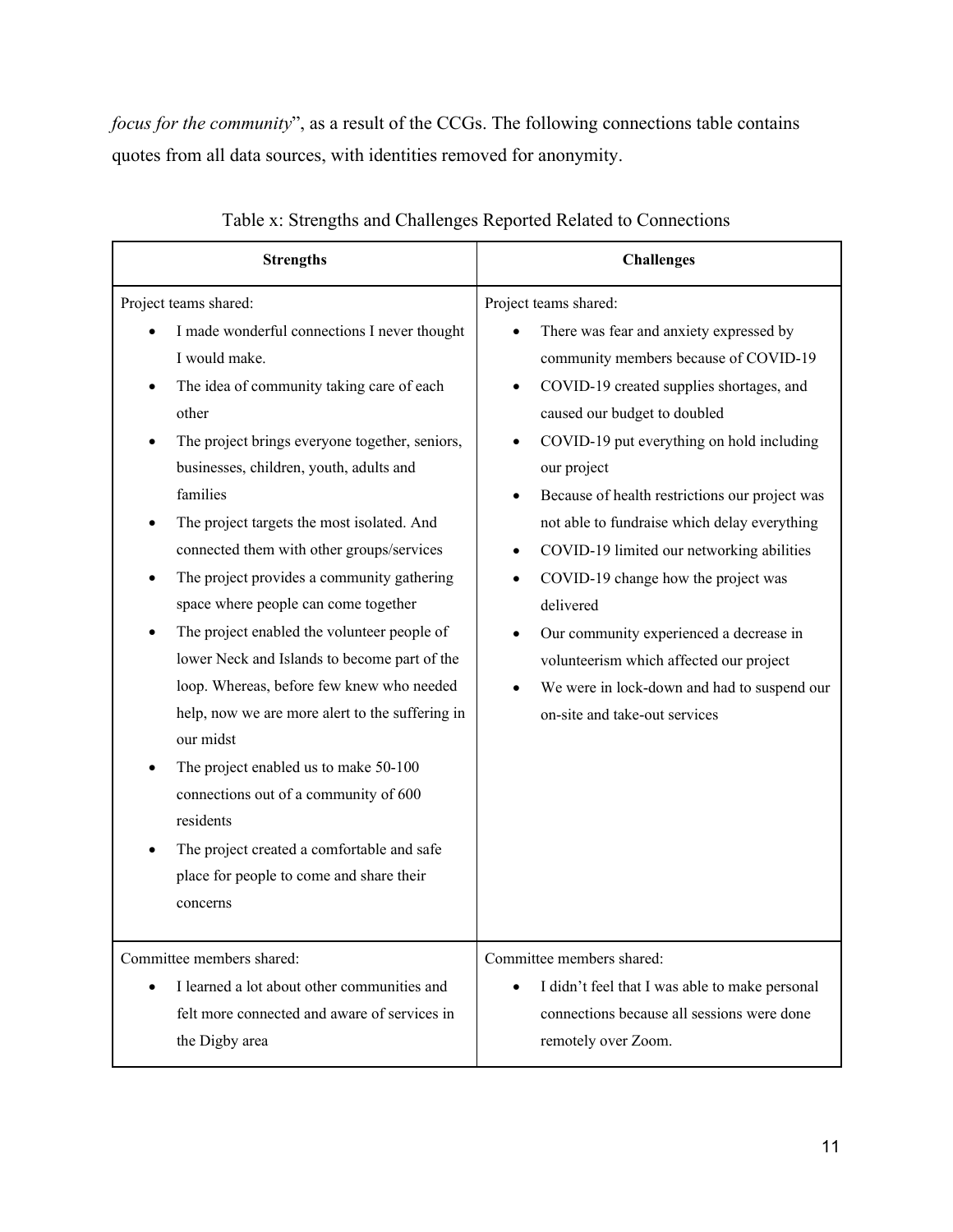- I was able to connect the name to the person which is important when making connections
- The committee bounced ideas and brainstormed-helped strengthen connectionsthis led to creating a healthy positive connection with committee members
- I feel there is a stronger connection with fellow advocates
- All members need to have their screen-on cameras on, as a requirement to participate in a meeting

The CCGs have also supported cross-cultural connections between and across communities. For example, an Acadian community connected with an Anglophone community in the Digby area, providing networking opportunities and resources and information, which supported the success of the Anglophone project. There was a cultural intergenerational project that highlights the importance of culture and cultural knowledge translation from the older generation to the younger generation. "*Elders are recognized for their knowledge and wisdom, and sharing it with children.*" Other projects engaged in facilitating an intergenerational activity allowing for generational knowledge transmission. "*Students/youth were keen to learn and I hope it brings up a whole new area of learning and knowledge.*" Still another project's activities focused upon providing understanding and learning of the diverse cultural communities within the Digby area and their historical contributions to Nova Scotian society. "*Bringing races together to develop an appreciation of different cultures and races through cultural celebrations*, *cultural diversity and cultural understanding.*" The breadth and range of projects are diverse but the common thread between all the projects is building community cohesiveness which promotes the health and wellness of the community.

CCGs' committee members stated they became aware of services and programs offered throughout the Digby area. One of the notable comments committee members made was that through dialogue and deliberations they learned about different perspectives from other committee members which has helped expand their understanding of the diverse communities in Digby.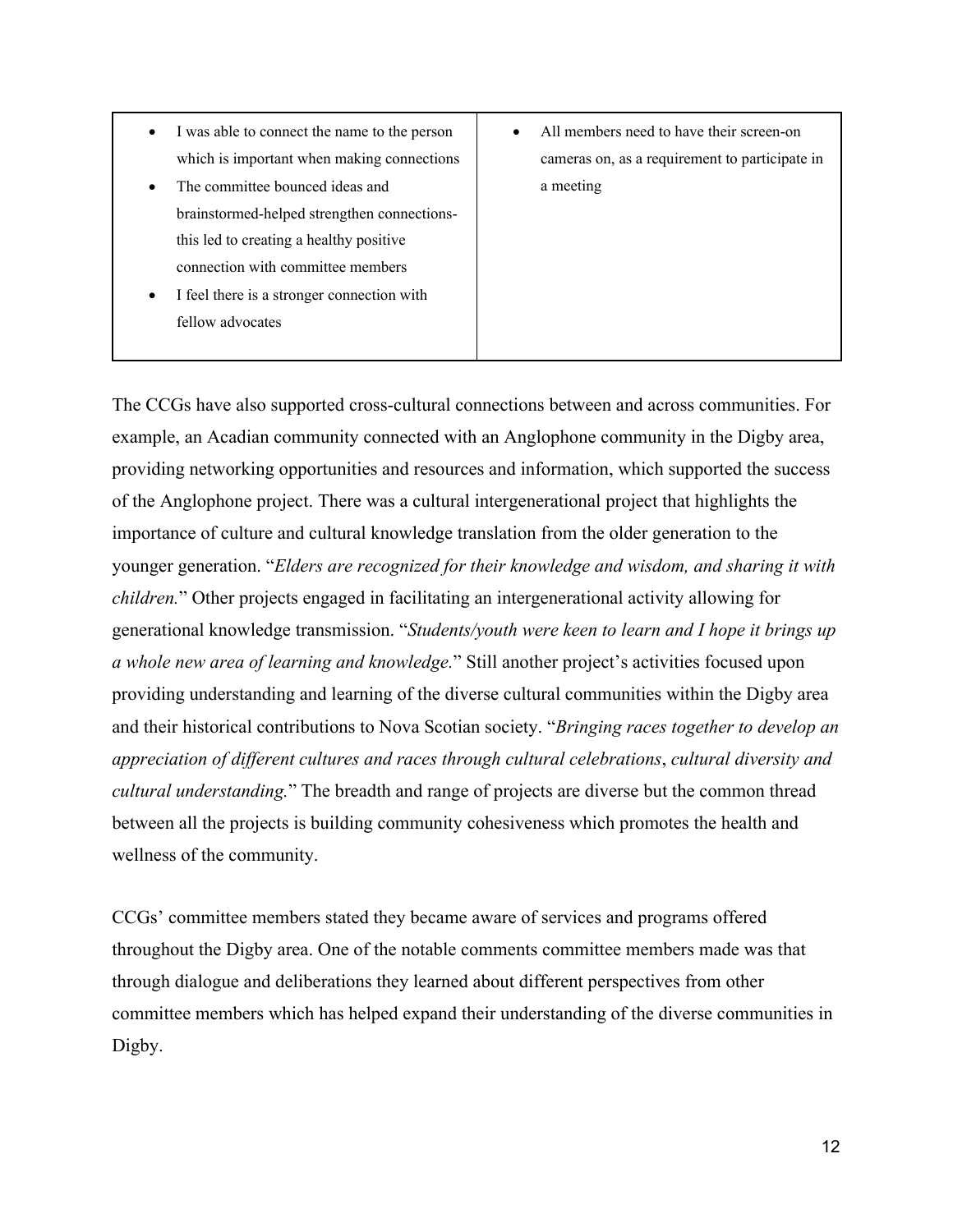Both the committee members and the projects proponents commented about the fear and uncertainty experienced by some community members as a result of the pandemic. There was agreement by both of these groups that this fear has led to self-isolation of some community members even when the health restrictions were lifted. The continuation of fear and uncertainty due to COVID-19 and its variances is still present in the communities.

#### Collaborations

CCGs Criteria #2: *Potential to encourage residents to work together toward a common goal* - *Potential for residents to develop new relationships and/or for residents to experience working together*

The pandemic was seen as an external threat to community members and a threat to the health and well-being of the communities. Residents were afraid, fearful and this created a level of anxiety for some community members. This threat compelled all service providers to work in collaboration. Projects adjusted to the health restrictions and the establishment of collaborations took on new meaning and a sense of urgency. A project proponent's reflections summarize the collaborative efforts of projects, when they state that, "*Whereas*, *before we were spread out, inconsistent and unaware*, *now none of those things are true*. *We are focused*, *consistent and knowledgeable.*" In one community all seven churches collaborated with the service clubs and organizations, with the CCGs project acting as a convenor of the collaborative service delivery. The collaborative delivery service put the health and wellness of residents at the center of their work by providing individualized service for community members. This holistic and wraparound service provided delivery of:

- food boxes
- home visits
- coordinated emergency dental care
- navigated access to mental health counselling
- pick-up and delivery of groceries and prescription medication from pharmacies
- facilitated the securement of employment for residents
- assisted in the completion of applications to access other services and support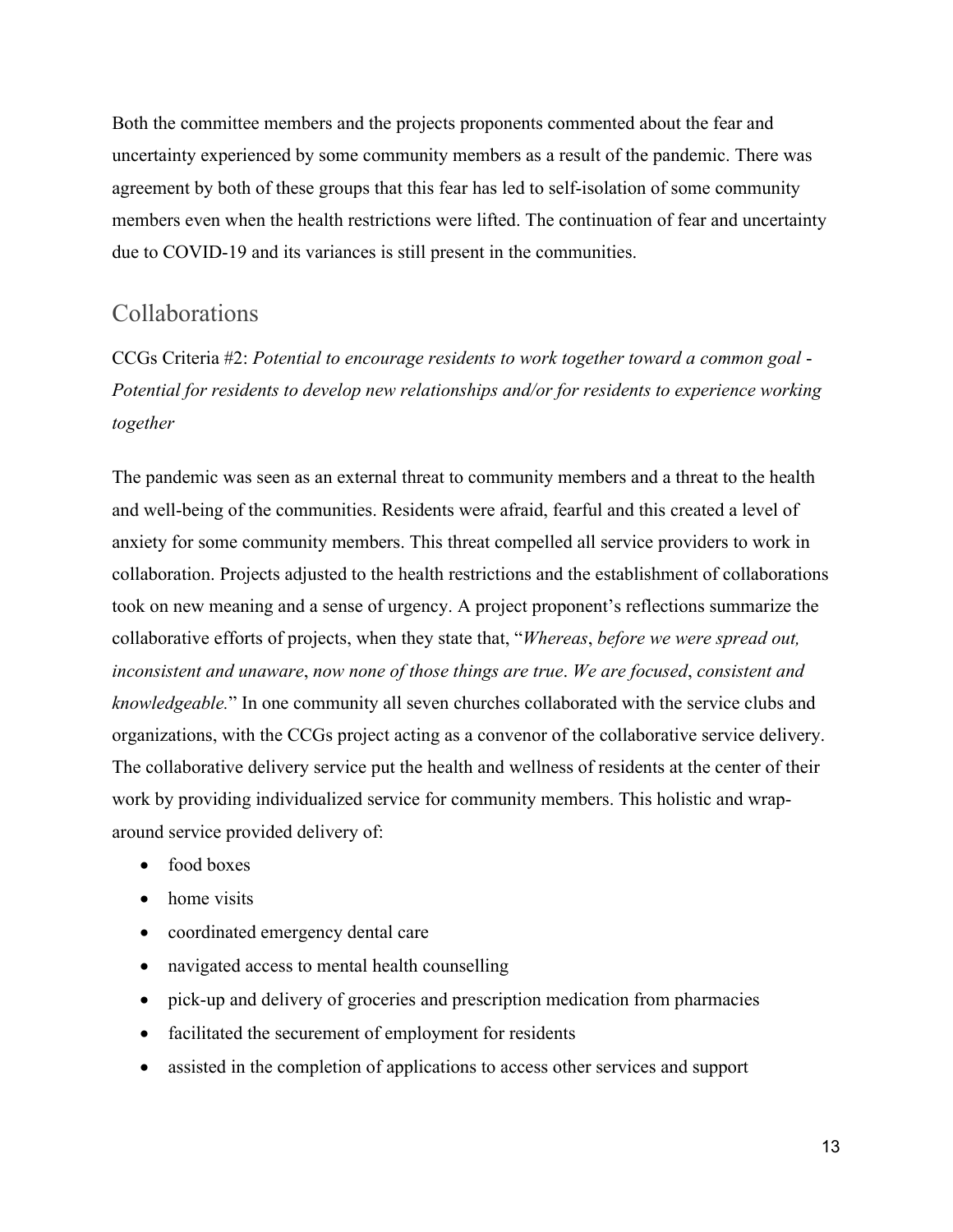The following collaboration table contains quotes from all data sources: (The challenges experienced by the CCGs projects were directly related to the pandemic)

| <b>Strengths</b>                                                                                                                                                                                                                                                                                                                                                                                                                                                                                                                                                                                                                                                                                                                                         | <b>Challenges</b>                                                                                                                                                                                                                                                                                                                                                                                                                                                                                                                                                      |
|----------------------------------------------------------------------------------------------------------------------------------------------------------------------------------------------------------------------------------------------------------------------------------------------------------------------------------------------------------------------------------------------------------------------------------------------------------------------------------------------------------------------------------------------------------------------------------------------------------------------------------------------------------------------------------------------------------------------------------------------------------|------------------------------------------------------------------------------------------------------------------------------------------------------------------------------------------------------------------------------------------------------------------------------------------------------------------------------------------------------------------------------------------------------------------------------------------------------------------------------------------------------------------------------------------------------------------------|
| Project teams shared:<br>I realized-got me out of my silos, started<br>networking with women's groups, churches<br>and organizations and the grant made this<br>possible<br>Before I worked alone but through<br>collaborations, I realized that there are others<br>with the same vision as yours, the grant made<br>this possible<br>The collaboration was amazing, all staff were<br>involved from developing the project idea to<br>the project development.<br>Led to collaborations, more systematic<br>approach and organizing and this would not<br>have happened without the project<br>This connection grant has given us the<br>opportunity to connect/collaborate with the<br>local school for the benefit of the students and<br>community. | Project teams shared:<br>Because of COVID-19, it reduced the ability<br>to engage with others which impacted our<br>project<br>Residents were fearful of being in public<br>spaces and we had to rethink the delivery of<br>the project<br>I had to do more door to door, home-visits to<br>assess the needs of families and provide<br>service which was very time consuming<br>People are still afraid to gather socially or to<br>meet because of COVID and this has affected<br>our project<br>Our Project and other projects were put on<br>hold because of COVID |
| Committee members shared:                                                                                                                                                                                                                                                                                                                                                                                                                                                                                                                                                                                                                                                                                                                                | Committee members shared:                                                                                                                                                                                                                                                                                                                                                                                                                                                                                                                                              |

#### Table y: Strengths and Challenges Reported Related to Collaborations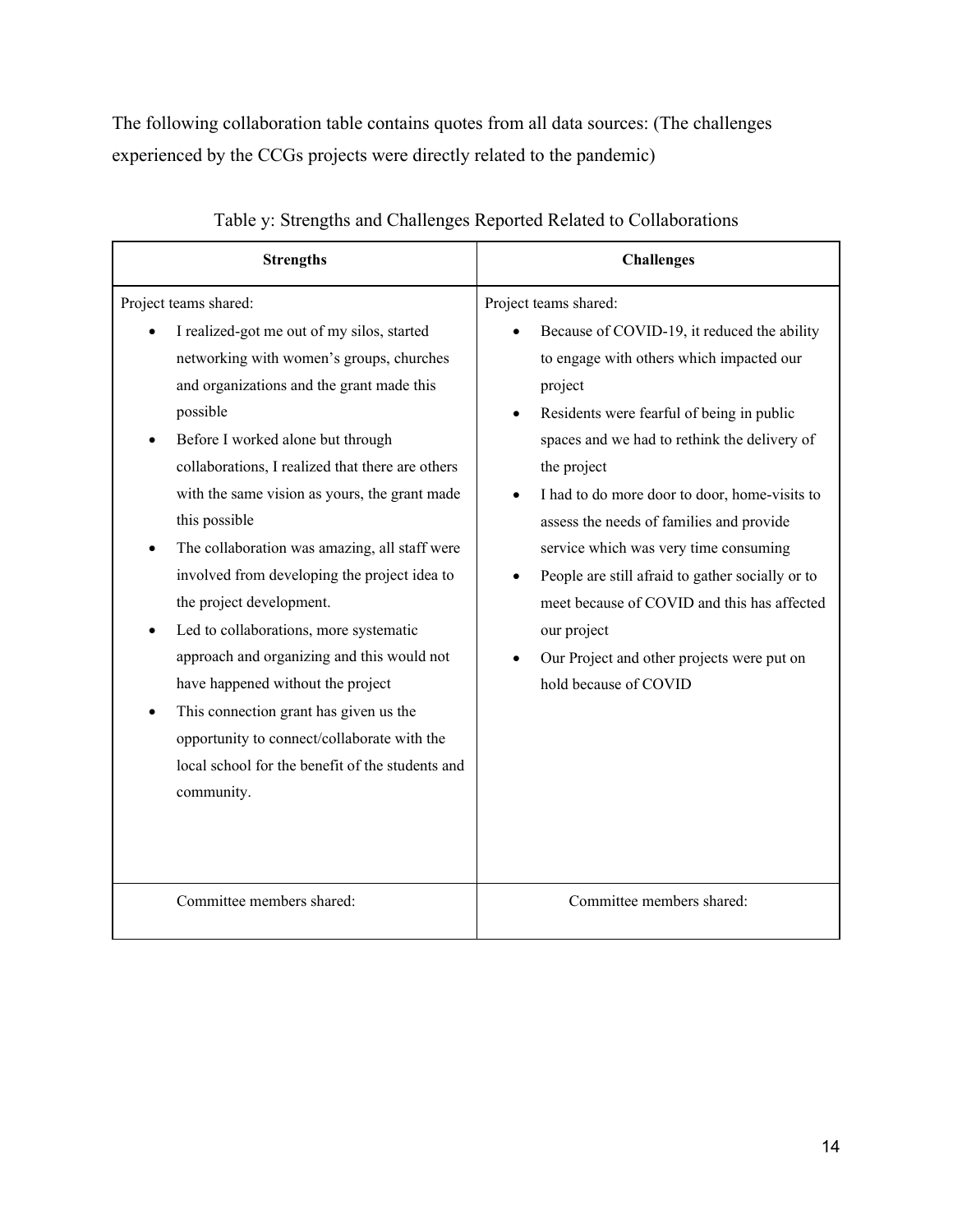| We learned from one another through working<br>on the project and created a collaboration<br>It brought the committee members closer<br>together by working on a project and we took<br>a collaborative approach in all of our<br>discussions<br>It gave an opportunity for committee members<br>to create something positive for communities<br>It allowed committee members to find<br>collective ways to respond to community<br>needs<br>It gave us (committee members) a morale<br>boost by working together, sharing<br>perspectives in the best interest of the<br>communities<br>Committee members learned about the<br>different communities and through sharing of<br>perspectives we as a committee made great<br>decisions<br>Committee members learned about the<br>different needs of the communities, and we<br>worked together to make the best decisions to<br>support the communities | Zoom meetings didn't really support<br>collaborations outside of committee meetings<br>The committee meetings were more like a<br>business work meeting because of zoom |
|---------------------------------------------------------------------------------------------------------------------------------------------------------------------------------------------------------------------------------------------------------------------------------------------------------------------------------------------------------------------------------------------------------------------------------------------------------------------------------------------------------------------------------------------------------------------------------------------------------------------------------------------------------------------------------------------------------------------------------------------------------------------------------------------------------------------------------------------------------------------------------------------------------|-------------------------------------------------------------------------------------------------------------------------------------------------------------------------|
|                                                                                                                                                                                                                                                                                                                                                                                                                                                                                                                                                                                                                                                                                                                                                                                                                                                                                                         |                                                                                                                                                                         |

Collaborations in some cases were established via a social media platform. Digital platforms became the medium for which some of the CCG's projects, organizations, churches, fire departments, legions, service clubs and others, organized and co-created delivery of services. As noted by one proponent, "*Our meetings were on Zoom*. *It was unfamiliar to me but I got used to it-I think!*". Other project proponents stated that, "*Our project did a web design and we used Instagram*, *Twitter and Facebook to inform community members of our project and the free items available to them*". For some project proponents, the extensive use of social media was new to them. One proponent stated that, "*I am teaching my granddaughter how to cook*, *now she is teaching me how to use the Internet*". Silos disappeared and the needs of community residents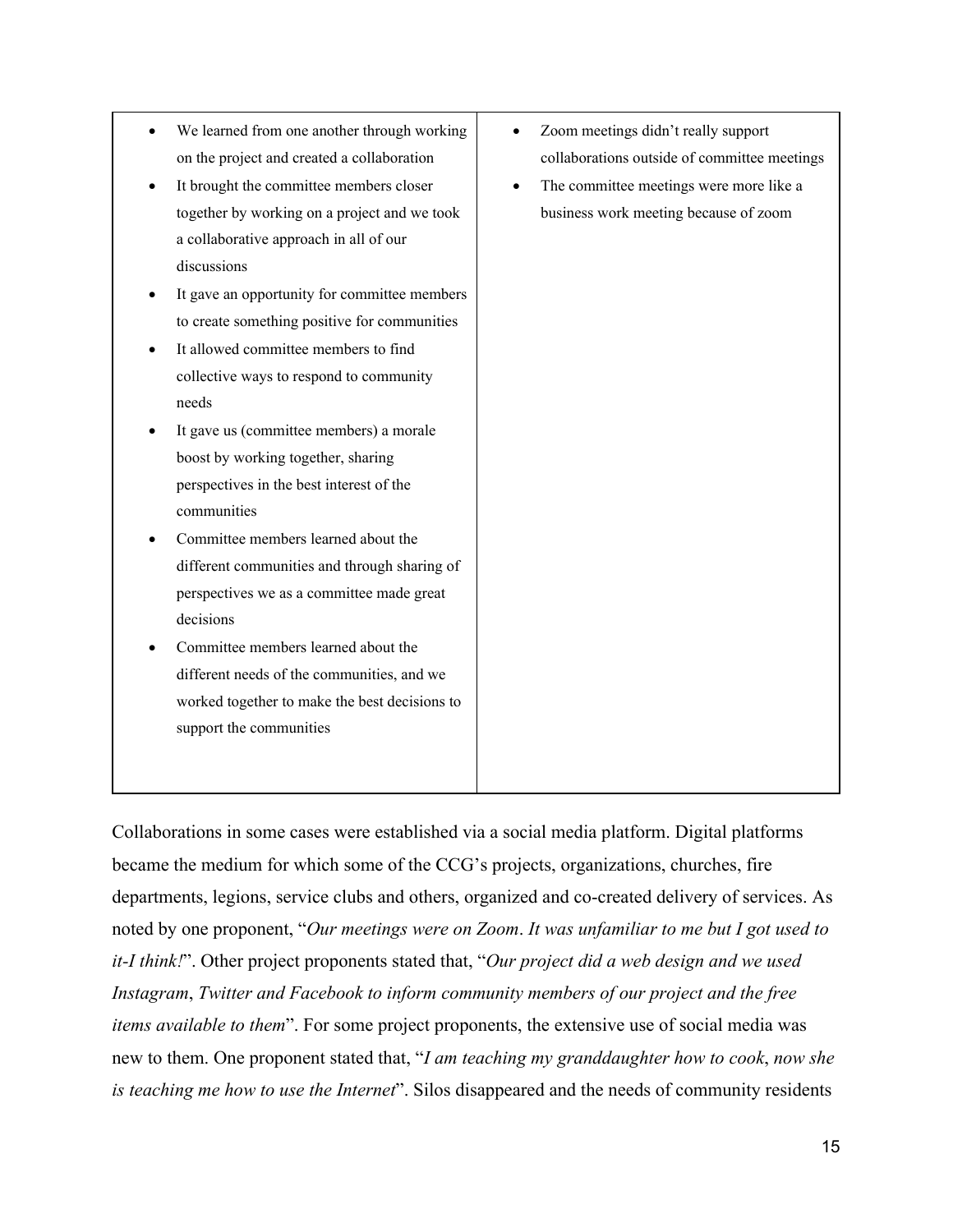was the priority. The CCGs supported projects to be established which ultimately led to some projects engaging in collaborative service delivery and sharing of information and resources. The use of a social media platform became a creative process to establish collaborations. "*When under pressure you get creative*". In another community all service organizations collaborated to help their community members. It is important to note, the project proponents became conveners and facilitators of many of the collaborations.

#### Relationships

CCGs Criteria #3: *Potential to encourage residents to work together toward a common goal* - *Potential for residents to develop new relationships and/or for residents to experience working together* 

Overall, relationship building was a much longer process due to numerous COVID-19 lockdowns, and later other health restrictions. The determination of project proponents helped facilitate the process of relationship building. As one proponent noted, "*Perseverance and dedication is key during these times of COVID*". Other quotes from all data sources are contained in the following relationship table:

| <b>Strengths</b>                                                                                                                                                                                                                                                                                                       | <b>Challenges</b>                                                                                                                                                                                                                                                                    |
|------------------------------------------------------------------------------------------------------------------------------------------------------------------------------------------------------------------------------------------------------------------------------------------------------------------------|--------------------------------------------------------------------------------------------------------------------------------------------------------------------------------------------------------------------------------------------------------------------------------------|
| Project teams shared:<br>It allowed me to meet and make connections,<br>$\bullet$<br>friendships with strangers as a result of<br>project, I have built relationships and made<br>new friends<br>I became invested in the work of the project<br>$\bullet$<br>and relationships requires being invested in<br>the work | Project teams shared:<br>Many residents are still afraid and that impacts<br>$\bullet$<br>building relationships<br>Building relationships are difficult when it is<br>not in person<br>It is difficult to build relationships via zoom-it<br>$\bullet$<br>becomes strictly business |
|                                                                                                                                                                                                                                                                                                                        |                                                                                                                                                                                                                                                                                      |

Table z: Strengths and Challenges Reported Related to Relationships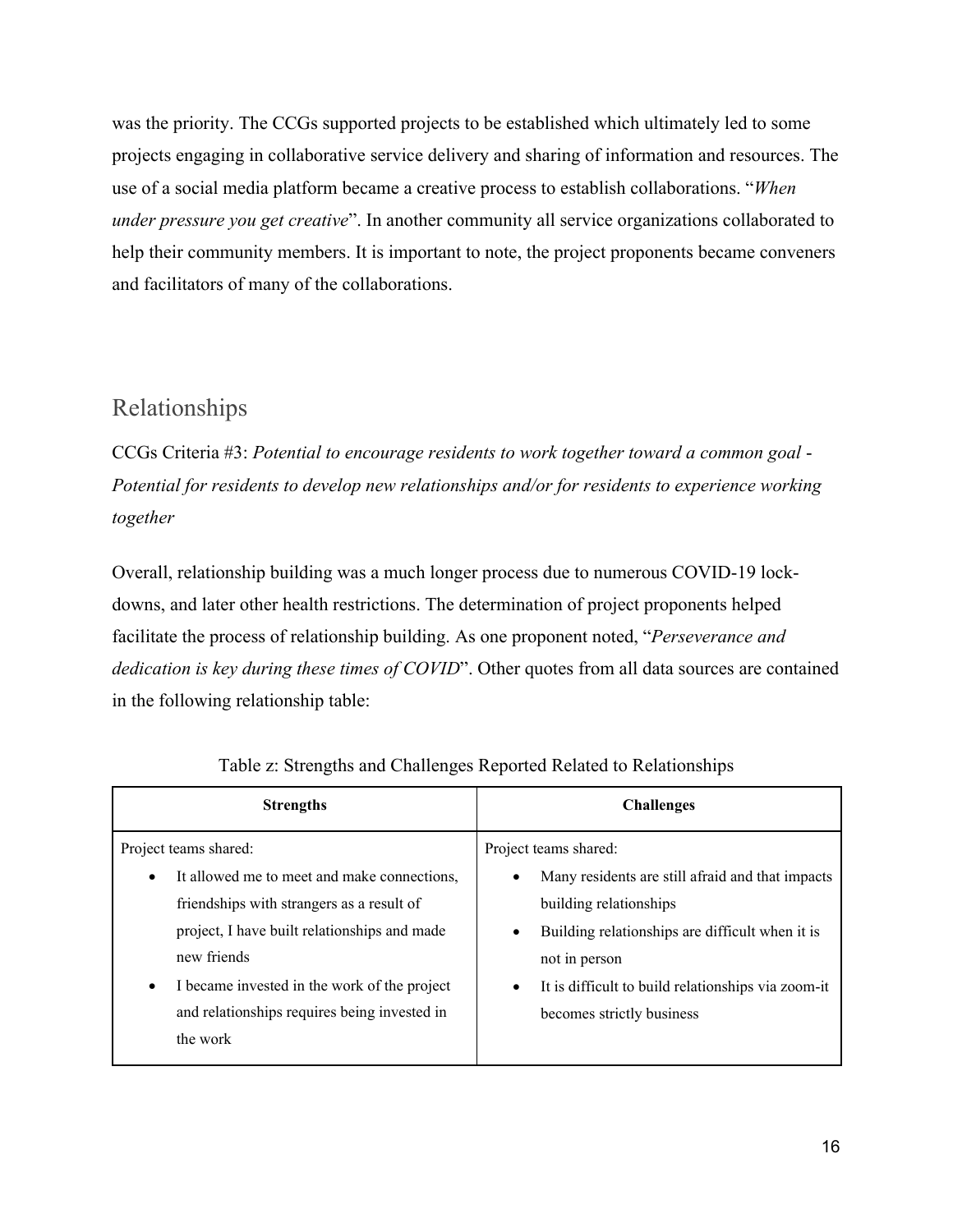| The project allowed for creating a beautiful<br>long-term gathering space that will bring joy<br>and health into the community while,<br>encouraging new social and community<br>relationships<br>Relationship building and engagement with<br>students was key for this project<br>The community spirit of our volunteers was<br>critical to the success of this project and<br>building relationships |                                                 |
|---------------------------------------------------------------------------------------------------------------------------------------------------------------------------------------------------------------------------------------------------------------------------------------------------------------------------------------------------------------------------------------------------------|-------------------------------------------------|
| Committee members shared:                                                                                                                                                                                                                                                                                                                                                                               | Committee members shared:                       |
| Committee members-built relationships with                                                                                                                                                                                                                                                                                                                                                              | Not being able to network interferes with       |
| the work                                                                                                                                                                                                                                                                                                                                                                                                | relationship building                           |
| We were able to build a professional                                                                                                                                                                                                                                                                                                                                                                    | Did not feel that we could build relationships, |
| relationship                                                                                                                                                                                                                                                                                                                                                                                            | not really because meetings were via zoom       |

It is difficult to build relationships when you cannot gather in-person. COVID-19 health restrictions, forced many people to rely on social media to build relationships. The use of social media did hamper the number of volunteers depending upon the community the project was located in. Not all community members have access to the internet. For many of the projects, the combination of the inability to meet in person and the forced use of social media to build relationships created a convergence that reduced relationship building. However, for some projects, the internet appears to increase the range of connections that led to relationship building. Many proponents commented that even though social gatherings were permitted with some restrictions, residents were fearful to gather in person. There is, "*more fear about the COVID variants.*" Proponents noted in particular that students continue to be disengaged from extra-curriculum activities and in projects. It was surmised that, "*Students adjusted to not participating in extra-curriculum activities,*" and now it appears they continue not to participate. This disengagement has been stated as a general theme by project proponents. And as articulated by a proponent, "*It is easier to get a boulder rolling when it is in motion than it is to restart it.*"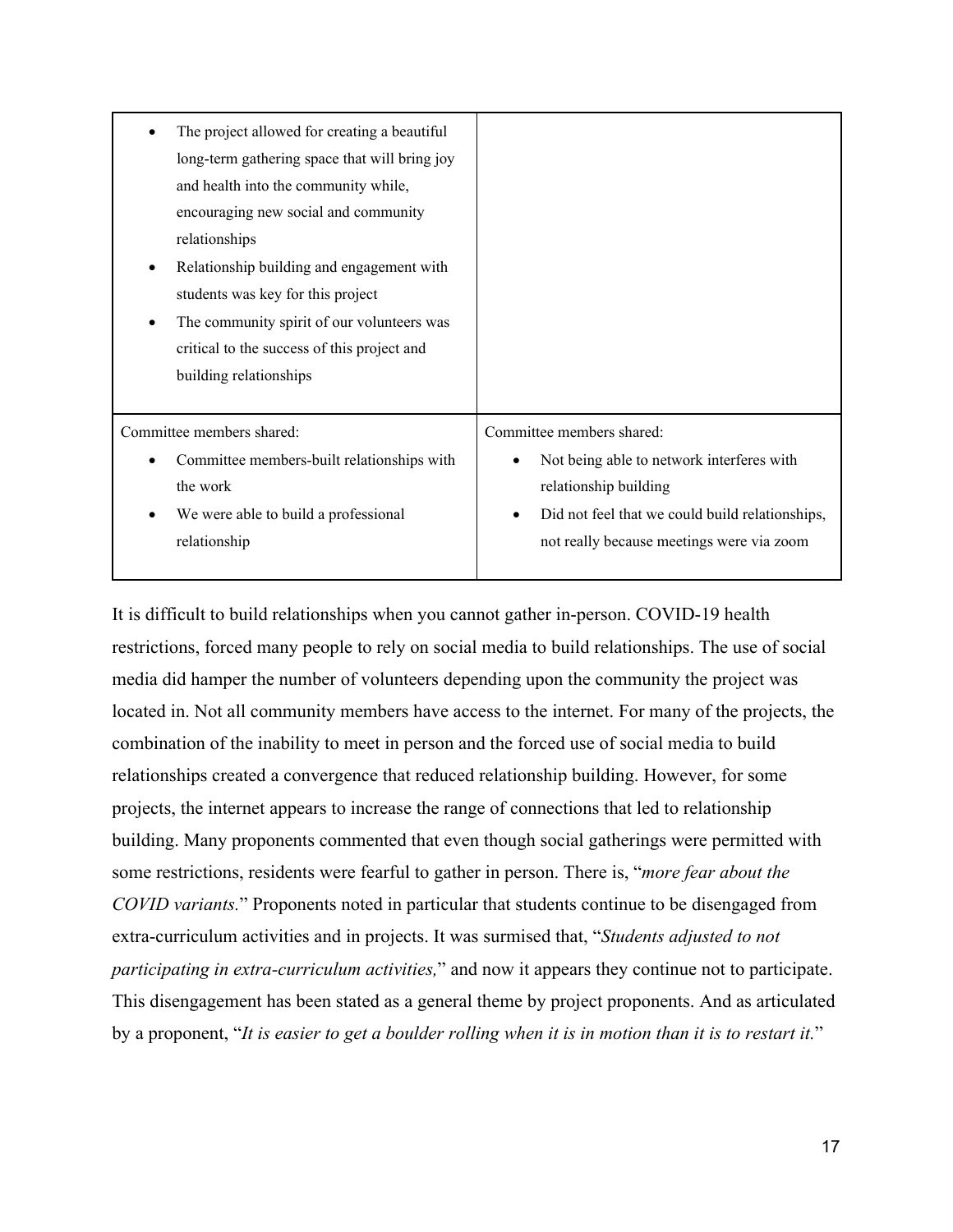## Trying New Things: CCGs Committee Members

CCGs Criteria #4: *Provides opportunity to try new things and learn from the experience-Encourages creative, relatively short-term projects that could be helpful in other communities, on a larger scale*

Many of the CCGs committee members reported that this was the first time that they were engaged in a grant review process. Of those committee members with experience participating in a grant review committee, one committee member stated that, "*Having diverse representation provided a fresh look on an old method.*" It was a learning process which encouraged experimentation and emergence learnings. "*It is not as cut and dry and as a committee member*, *you had to do research.*" Emergence learnings allowed for committee members to try new things and to experiment with different processes. "*It was a very progressive committee*. *We were always looking for ways to improve.*" The committee members reported an overwhelming sense of accomplishment and an enormous level of personal satisfaction for being able to contribute to community well-being. "*I learned about the community needs and it has helped me grow professionally.*" Additionally, committee members acknowledged new learnings from both participating in the grant process and new understandings of the diversity of the microcommunities located in the Digby area. As one committee member stated, "*I never knew about all the communities and how different they were based upon a particular community need.*" The Trying New Things table contains quotes from all data sources:

| <b>Strengths</b>                             | <b>Challenges</b>                                          |  |  |
|----------------------------------------------|------------------------------------------------------------|--|--|
| Committee members shared                     | Committee shared:                                          |  |  |
| We were able to try new things-different     | Due to discussions at the committee meeting-<br>$\bullet$  |  |  |
| processes                                    | voting may change, conversation is critical-               |  |  |
| We were able to have difficult conversations | becoming problematic with advance voting                   |  |  |
| which was something new for many members     | which was something new that the committee                 |  |  |
| The granting process is not as cut and dry-  | tried                                                      |  |  |
| there is a lot to endorsing projects which   | It was hard to judge comfort level of members<br>$\bullet$ |  |  |
| means a lot of new learning                  | via Zoom when exploring trying new things                  |  |  |

|  | Table z(a): Strengths and Challenges Reported Related to Trying New Things |  |
|--|----------------------------------------------------------------------------|--|
|  |                                                                            |  |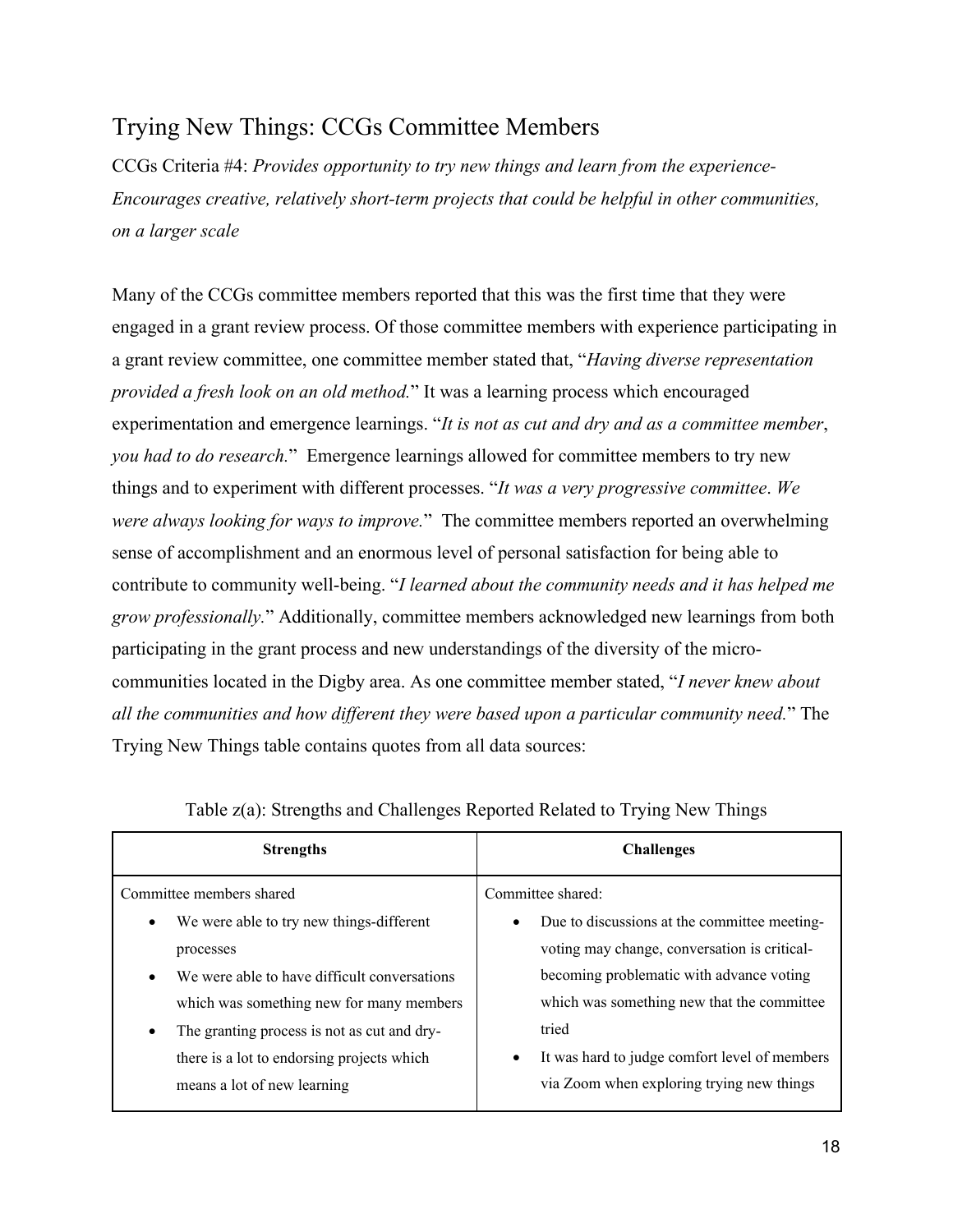- It was a flexible learning process for the committee and we try new things
- If something didn't work, we try something else to improve the application process and decision-making process
- Everyone is trying to be politically correct which may interfere with members saying what they really thought and trying or not trying new things

The responses from the committee members indicated that they were entrusted with the responsibility and the task to support the communities within the Digby area by supporting community projects via CCGs process. As a committee, members reported. "*This requires trying new things such as advance voting to endorse a project and*/*or to seek additional information from a project.*" Some members found advance voting to be problematic because members selecting advance voting, may not have considered all the information and the different perspectives that a committee meeting during their deliberations engages in. Members also stated that they recognized the need for continual learning and ongoing experimentation; and to incorporate best practices into the CCGs process in the interest of serving the Digby community.

### Positive Community Experience

Criteria #5*: Potential to provide positive community experiences - To impact the community narrative*

Project proponents explained how they with intentionality put inclusion as a central focus to their projects. One proponent stated that their project, "*Provides a community gathering space that is inclusive of everyone.*" Another proponent stated that, "*The project was not inclusive for a resident in a wheelchair*, *so we built him/her their own gardening lot.*" The five project site visits revealed the pride proponents exhibited when explaining their projects. As one proponent noted that the community, "*Take pride in taking care.*" As proponents showed the project to the evaluator, they did so with such a sense of accomplishment, it was more than just their words. A proponent explained that "*We have created something lasting!*" Another proponent noted that, "*I remember when this was just rocks and weeds; and look how beautiful this is*, *we really*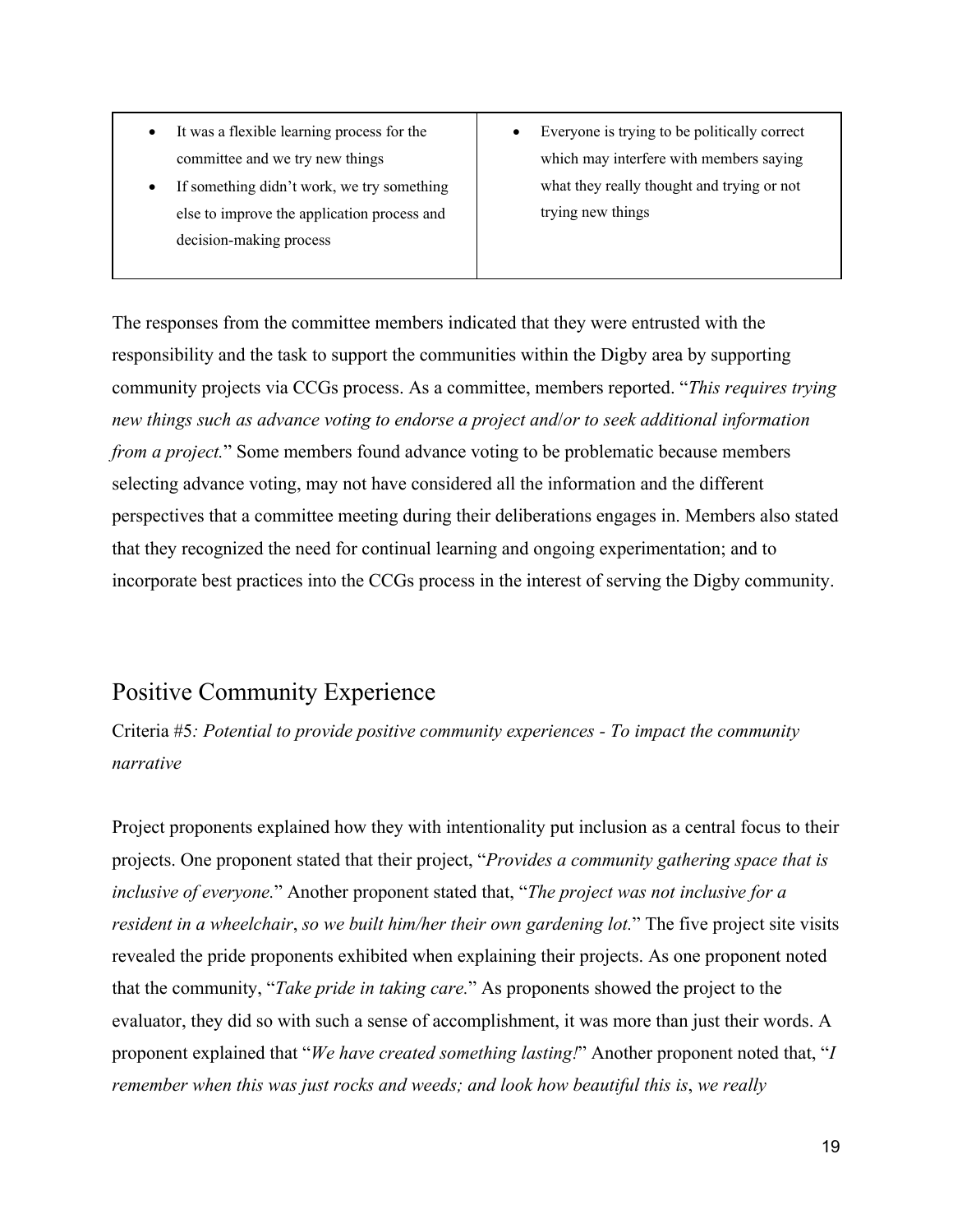*accomplished something for the community.*" For many of the communities it was the residents who took the conceptual idea of a project and made it into a reality. "*So many people helped.*" A proponent sums it up quite well, when they relayed that they had been so afraid that the project would not materialize because of COVID-19. But, "*We came together to help each other.*" Another project site visit, demonstrated the importance of people gathering to enjoy an evening of entertainment. The imagery of this event as the result of CCGs creates a positive community narrative. People of all ages enjoyed the local musicians. The visual impact of this project was one of rejoicing after a year of lock-downs and that produces a visual positive narrative of the community.

The following table contains quotes from all data sources:

| <b>Strengths</b>                                                                                                                                                                                                                                                                                                                                                                                                                                      | <b>Challenges</b>                                                                                                                                                                                                                                                                                                                                                                                                                                                                                                                                                                                                                                                                                                                          |  |  |
|-------------------------------------------------------------------------------------------------------------------------------------------------------------------------------------------------------------------------------------------------------------------------------------------------------------------------------------------------------------------------------------------------------------------------------------------------------|--------------------------------------------------------------------------------------------------------------------------------------------------------------------------------------------------------------------------------------------------------------------------------------------------------------------------------------------------------------------------------------------------------------------------------------------------------------------------------------------------------------------------------------------------------------------------------------------------------------------------------------------------------------------------------------------------------------------------------------------|--|--|
| Project teams:<br>We design the project to be inclusive<br>We the community take pride in taking care<br>We have created something lasting<br>So many people helped that made the project<br>successful<br>We came together to help each other even in<br>times when people were afraid because of<br>COVID-19<br>We created a community garden-lot to<br>accommodate someone who was in a<br>wheelchair and could not access the<br>community garden | Project teams:<br>Because of COVID-19 prices skyrocketed and<br>it affected our project<br>Project budget costs increased by 20-30<br>percent because of COVID-19<br>We need to learn how to re-engage youth,<br>$\bullet$<br>seniors and elders because of COVID-19 put<br>people in isolation and fear is keeping them<br>isolated<br>There was inability to fundraise from local<br>businesses due to COVID-19 and prevented or<br>limited the activities of the project<br>Drainage problem on land caused a delayed<br>$\bullet$<br>until the volunteers came to the rescue and fix<br>the problem<br>We had to change the location for the project<br>because of COVID-19, but thanks to<br>community members, they donated the land |  |  |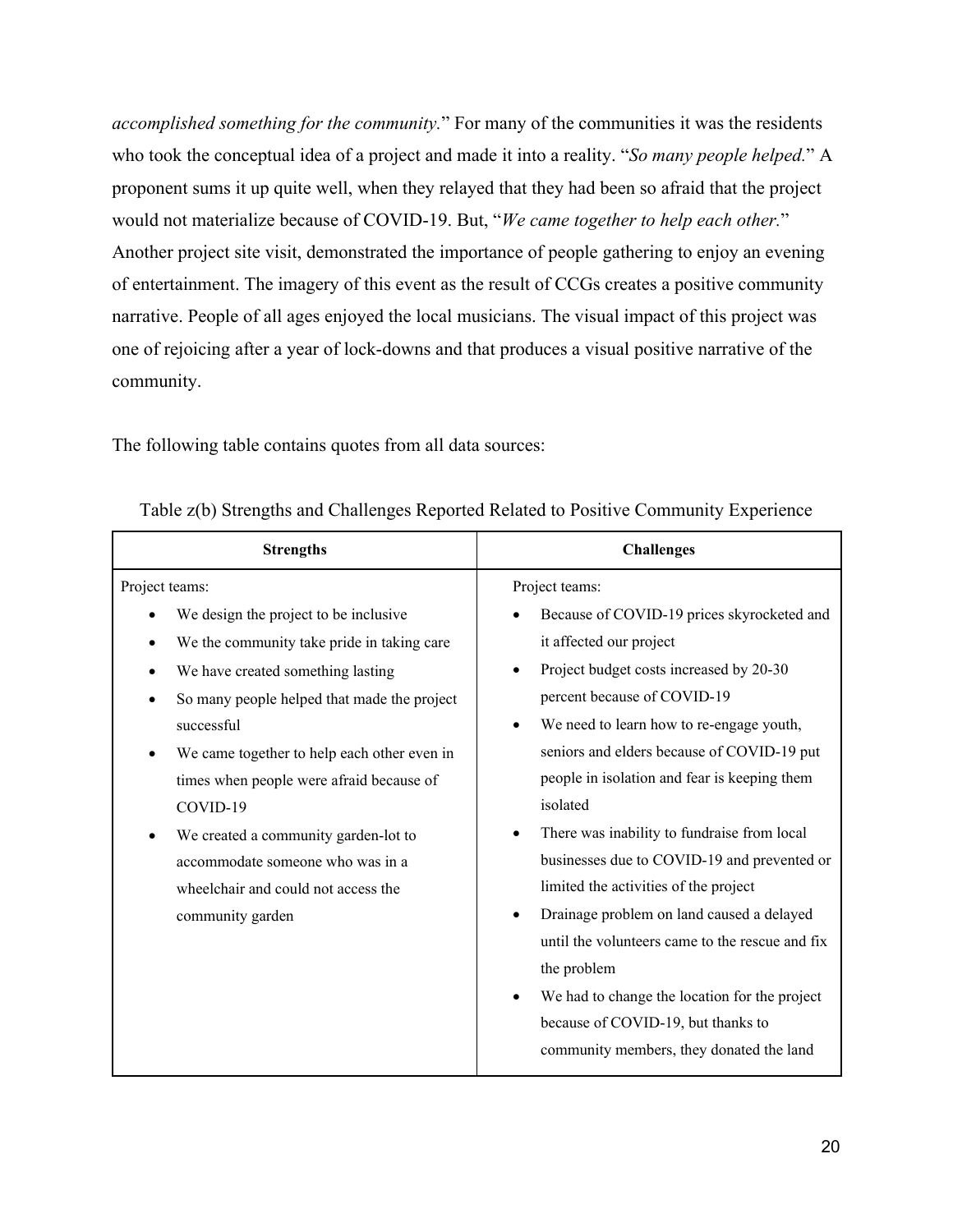|                                                                                                                                                                                                                                                                                                                                                                                                                                                                                                                                                                | for the project and for the betterment of the<br>community<br>In 2020 there was a seed shortage in Nova<br>Scotia and people panicked, fearing there was<br>going to be a food shortage and they could not<br>plant gardens. The project was able to help by<br>donating seeds, showing people how to plant<br>gardens                                                                                                                              |
|----------------------------------------------------------------------------------------------------------------------------------------------------------------------------------------------------------------------------------------------------------------------------------------------------------------------------------------------------------------------------------------------------------------------------------------------------------------------------------------------------------------------------------------------------------------|-----------------------------------------------------------------------------------------------------------------------------------------------------------------------------------------------------------------------------------------------------------------------------------------------------------------------------------------------------------------------------------------------------------------------------------------------------|
| Committee members:<br>It gave average residents the ability to create<br>something beneficial for their community<br>It brought new light and value-open your eyes<br>to the needs of the communities<br>It helped some projects become established<br>and made a lasting impression in the<br>community<br>I learned about other communities<br>I learned about how people supported<br>community members<br>The projects were a huge boost to the<br>community<br>Pandemic made communities join forces to<br>create projects that benefited the communities | Committee members:<br>Being mindful of gaps that you may not know<br>had existed<br>Not able to make personal connections with<br>committee members was difficult<br>Not able to socialize with members to build<br>relationships I found frustration<br>Sometimes, I think that I have had enough of<br>zoom, and just want to quit. But then I think<br>about the other members and the community<br>and I take a deep breath and go back on zoom |

### Other Areas/Impacts

Overall, project proponents were very appreciative of the CCGs. These projects became the gathering place for residents of many communities. The community garden projects became a source of information regarding gardening and other resources in the community. For example, many residents began planting gardens out of fear that there would be a food shortage due to COVID-19. This contributed to a seed shortage in Nova Scotia. "*People tilled and planted*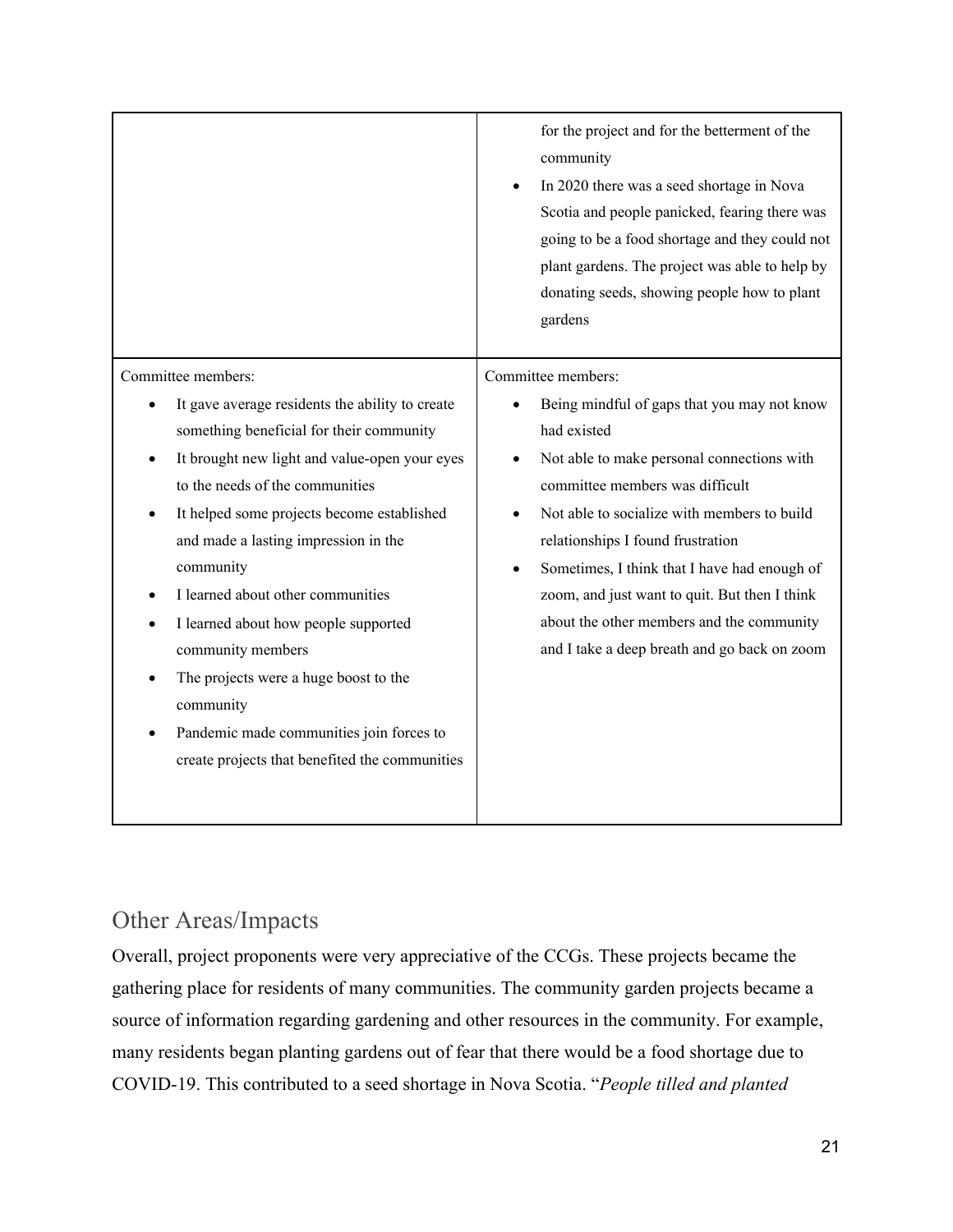*gardens which cause a seed shortage in 2020.*" Some projects experienced, "*Delayed construction, supplies shortages, budget doubled because of increased costs and design change*". But communities refused to succumb to these challenges and as stated by a proponent, "*When you have lemons, you make lemonade.*"

The CGGs alleviated stress and anxiety for many community members. Those proponents who were actively engaged in volunteering in the community prior to the pandemic, they reported on the enormous amount of stress they felt because of COVID-19. The CCGs took that burden of worry and anxiety from them. And as one proponent stated, "*When our project got approved*, *I felt I could breathe again!*". A project that provided free hot meals was amazed at the amount of donations they received from a good-will box that was placed in their establishment. The project proponent reported that, "*I thought we would get a couple of dollars but we raised \$3,700.00 which was reinvested into the community and administered by a church to help families in need*. *It was such a wonderful feeling and a deep sense of community.*" When communities come together to support their residents, it is more than just providing a service/product, it is giving people a sense of belonging-a belonging to something bigger than themselves. The CCGs gave rise to this sense of belonging for so many community residents. There were several unexpected impacts as outlined below. The following table contains quotes from all data sources:

| <b>Strengths</b>                                            | <b>Challenges</b>                                |  |  |  |
|-------------------------------------------------------------|--------------------------------------------------|--|--|--|
| Project teams:                                              | Project teams:                                   |  |  |  |
| I felt personal pride for all the work we done<br>$\bullet$ | We were not notified when funds were             |  |  |  |
| and the support we got from the community                   | deposited into our account                       |  |  |  |
| for the project                                             | Our project was approved in January but the<br>٠ |  |  |  |
| I did not realize how much work the teachers<br>$\bullet$   | funds were not deposited until May               |  |  |  |
| do for our children until I had to homeschool               | We could not get our project started because     |  |  |  |
| because of the school lockdowns. So, we did a               | of COVID-19 and lockdowns                        |  |  |  |
| Teacher Appreciation Dinner as a thank you                  |                                                  |  |  |  |
| I never thought that I would used the internet<br>$\bullet$ |                                                  |  |  |  |
| as much as I did. Because of the increase                   |                                                  |  |  |  |
|                                                             |                                                  |  |  |  |

Table z(c): Strengths and Challenges Reported Related to Other Areas/Impacts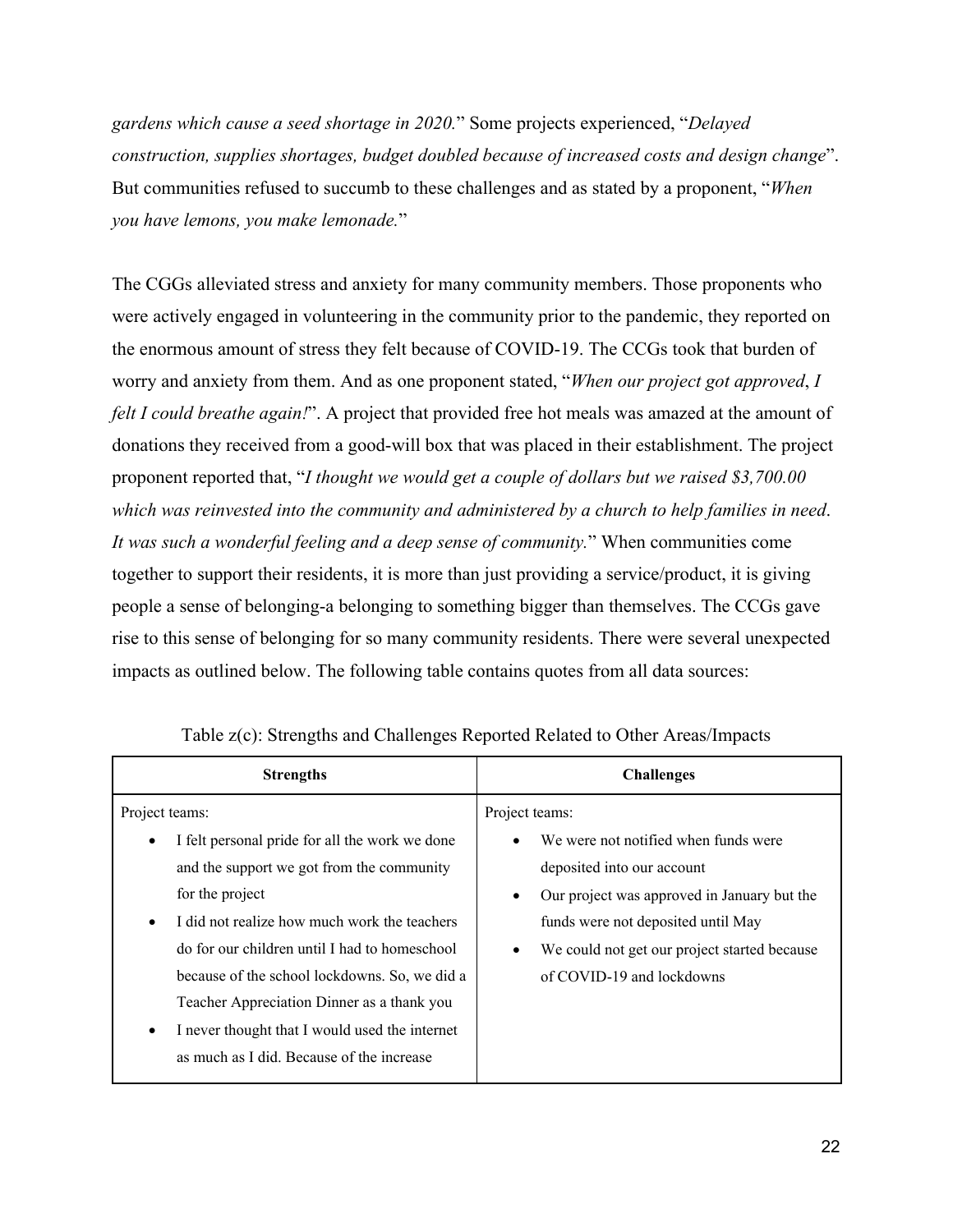| usage of the internet, there was a lot I had to<br>learn<br>The approval of our project reduced the stress<br>that I was having so I could help community<br>members. The CCGs reduced this stress and I<br>was able to focus more on helping my<br>community<br>We provided free meals at our restaurant and<br>raised \$3,700.00 in donations from a free-will<br>donation box. These monies were reinvested<br>into the community to help families in need<br>Our project could not had happened without<br>liability insurance. The Digby & Area Board<br>of Trade paid the cost of \$900.00 for the<br>insurance<br>The volunteers for our project range from 15<br>years to 80 years. It was heart-warming to see |                                                                                                                                                                                                                                                                                                                                                                                                     |
|-------------------------------------------------------------------------------------------------------------------------------------------------------------------------------------------------------------------------------------------------------------------------------------------------------------------------------------------------------------------------------------------------------------------------------------------------------------------------------------------------------------------------------------------------------------------------------------------------------------------------------------------------------------------------------------------------------------------------|-----------------------------------------------------------------------------------------------------------------------------------------------------------------------------------------------------------------------------------------------------------------------------------------------------------------------------------------------------------------------------------------------------|
| Committee members:<br>Everyone had a voice on the committee and<br>their opinions were respected<br>There was a 100 percent equal participation of<br>all committee members during our discussions<br>I learned so much about the granting process<br>and it has helped me in my professional and<br>personal development                                                                                                                                                                                                                                                                                                                                                                                               | Committee members:<br>At times, some members remain silent and I<br>am not sure why<br>Not having in-person meetings makes it<br>difficult to know if silence is disagreement or<br>agreement when a decision is being made<br>There is more that we can improve upon<br>regarding the granting process<br>We should review other groups that administer<br>community grants to improve our process |

With lock-downs and school closures, parents had to coordinate homeschooling for their children with the schools. This experience provided parents with a different level of appreciation for the work that teachers do. In one community, they organized "a *lunch appreciation for the teachers.*" *"These CCGs created a sense of both personal and community pride."* Several proponents commented that, "*Communities are building something good together.*" The age range of volunteers of one project was from 15 years. of age to 80 years of age. Although there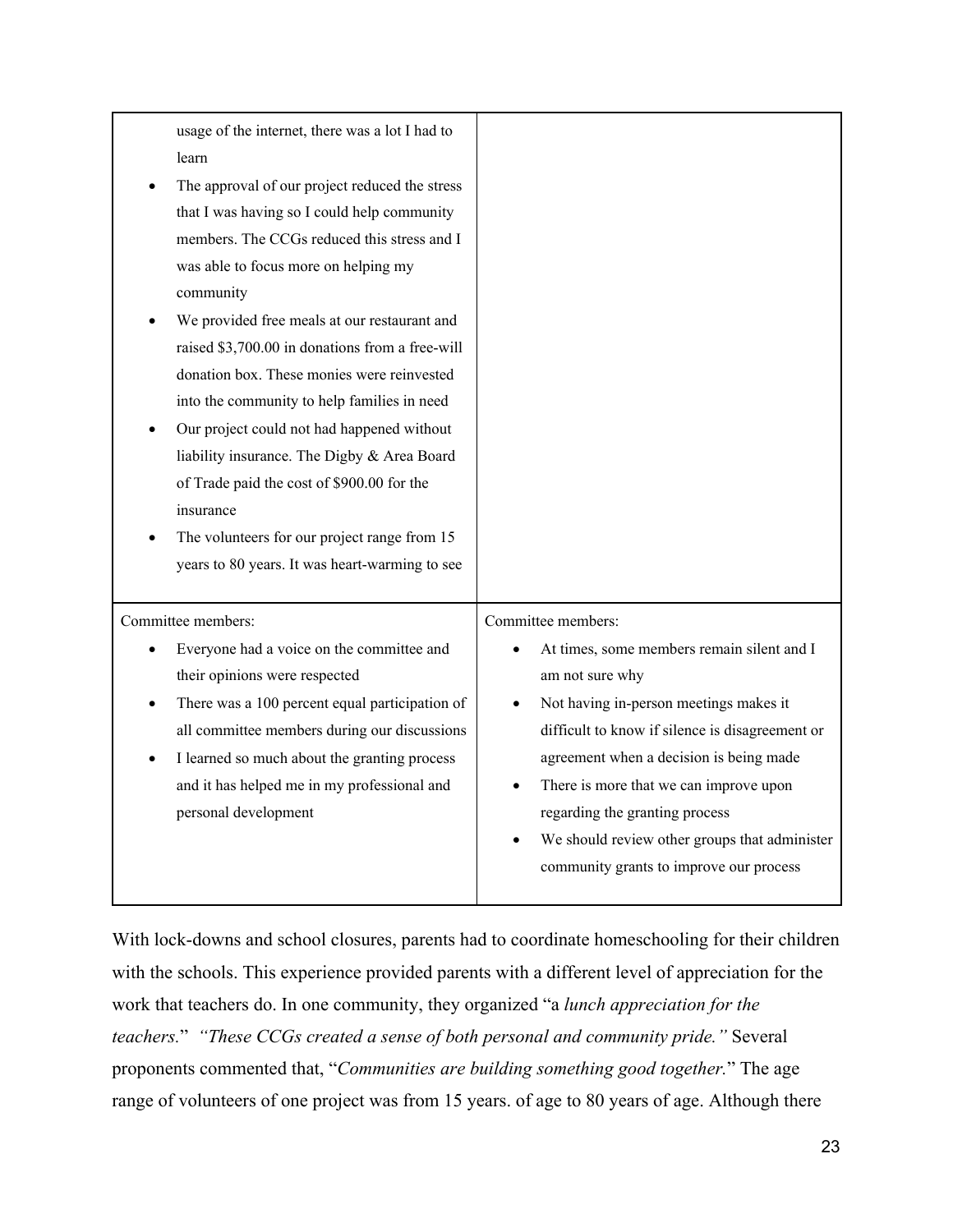were delays for the majority of the projects, location changes and program adjustments, the CCGs allowed the communities to come together to build, support and care for the residents of their communities. Conversely, there were projects that were unable to start at the time of this evaluation. Committee members shared that their voice was heard and valued. Committee members also stated that they felt they were contributing, being a part of something very worthy by offering the CCGs.

## **Section D - Granting Process**

Proponents indicated that they were very grateful for the CCGs. They highlighted the importance of the Turning the Tide Community Coordinator's role as part of this process. Proponents reported that they were able to communicate and ask questions which helped them to understand the CCGs grant criteria and process. Committee members appreciated that the Community Coordinator found the answers that the committee was seeking and provided them with information to make decisions. Diagram A outlines the granting process from beginning to end: an idea for a community project to pre-vetting the project proposal, at which stage the Community Coordinator provides suggestions and recommendation to the project proponents on ways they can strengthen the project for endorsement, to the submission of the project proposal to the CCGs Committee, to the endorsement of the project, and to the monitoring of the project until its completion; and finally providing support for the evaluation process.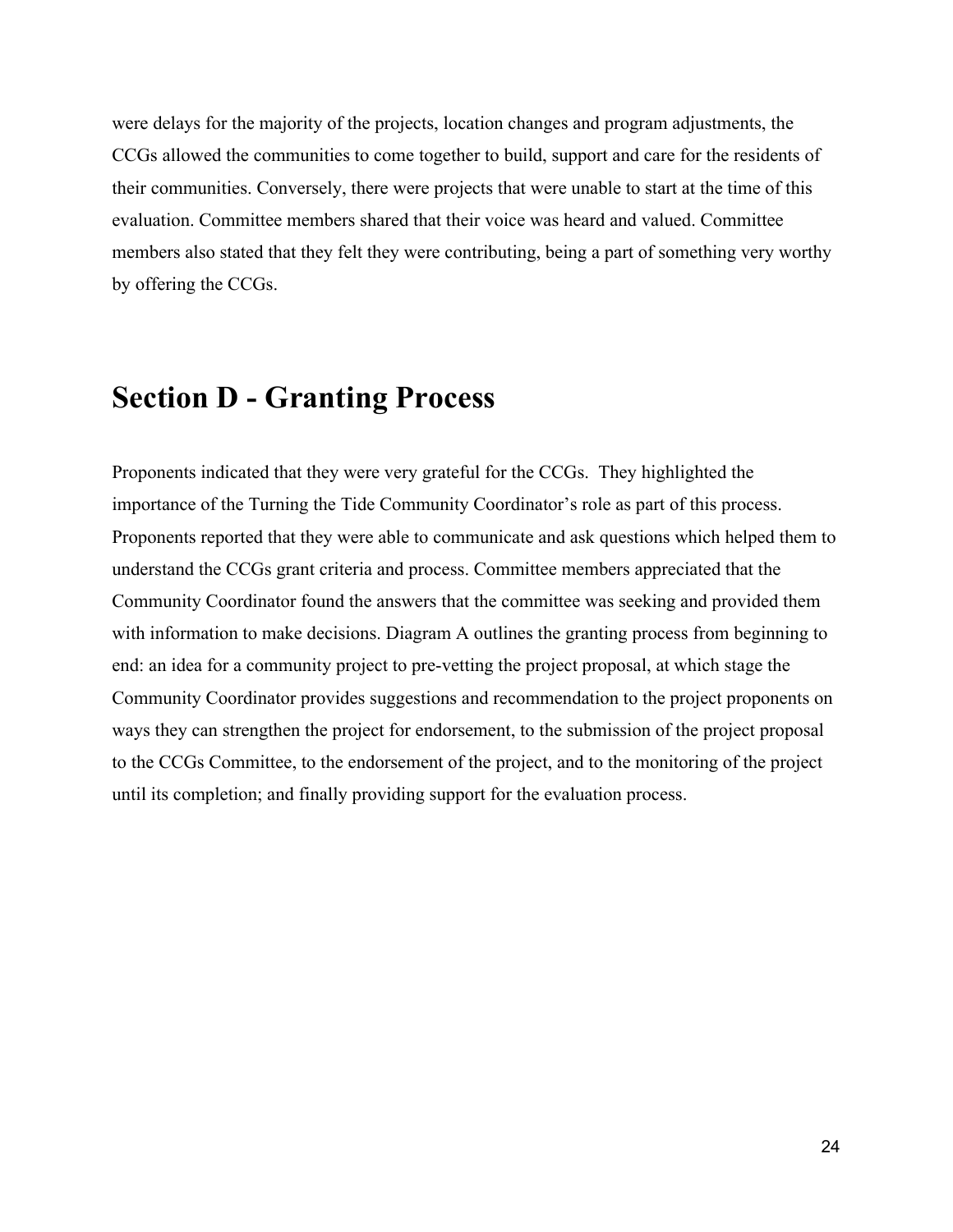#### Diagram A: Community Connections Grant Intake Process

This diagram depicts the process for the submission, review and endorsement of a project

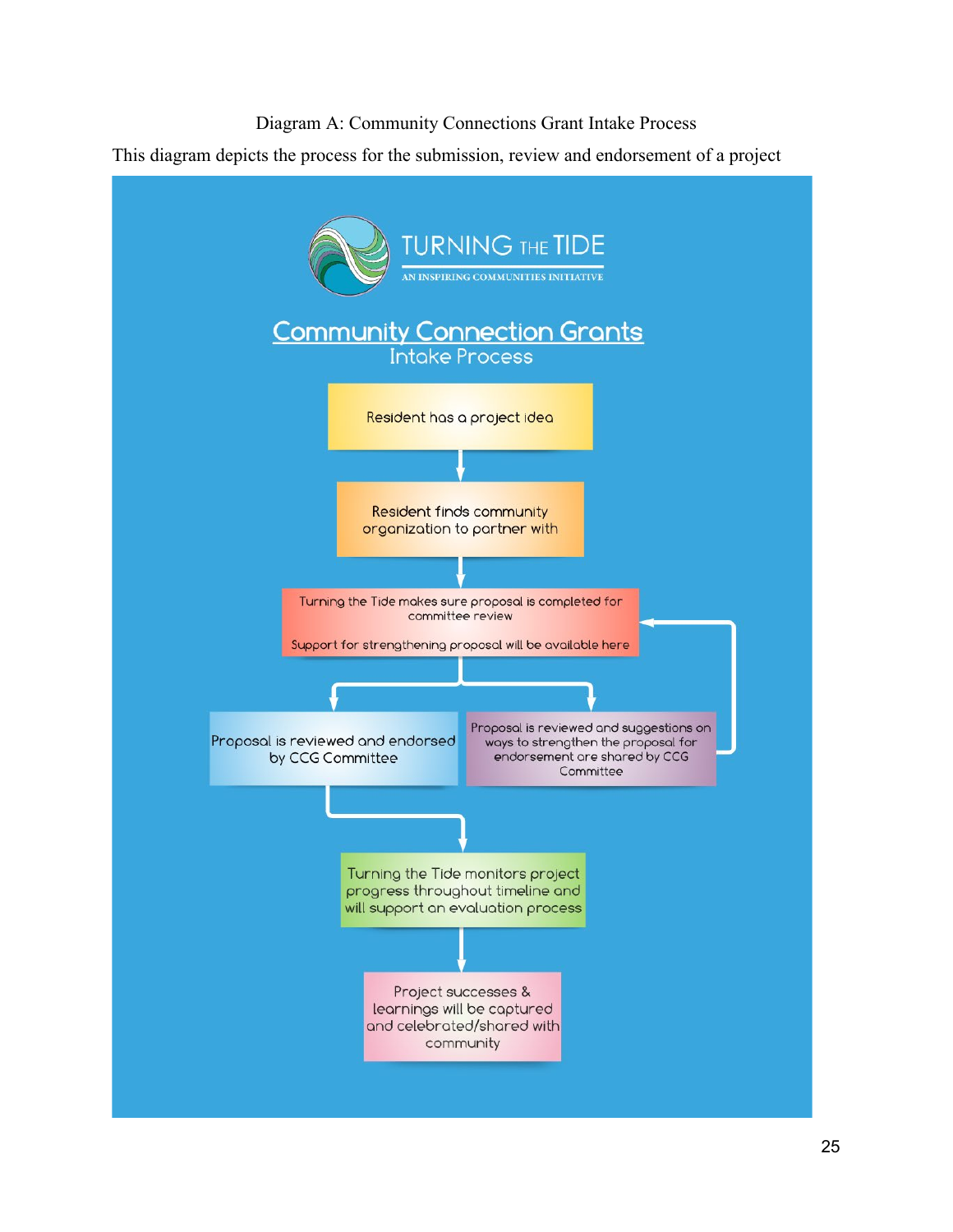The following table contains quotes from all data sources:

| <b>Strengths</b>                                                                                                                                                                                                                                                                                                                                                                                                                                                                                                                                                                                                                                                                                                                            | <b>Challenges</b>                                                                                                                                                                                                                                                                                                                                                                                                                                                              |  |  |  |
|---------------------------------------------------------------------------------------------------------------------------------------------------------------------------------------------------------------------------------------------------------------------------------------------------------------------------------------------------------------------------------------------------------------------------------------------------------------------------------------------------------------------------------------------------------------------------------------------------------------------------------------------------------------------------------------------------------------------------------------------|--------------------------------------------------------------------------------------------------------------------------------------------------------------------------------------------------------------------------------------------------------------------------------------------------------------------------------------------------------------------------------------------------------------------------------------------------------------------------------|--|--|--|
| Project teams shared:<br>Michael (Community Coordinator) is always<br>available to discuss ideas/plans I have. I feel<br>more comfortable running things by someone<br>with an interest in the funds before I do<br>anything big.<br>I found speaking with Michael extremely<br>$\bullet$<br>beneficial to understanding the CCGs<br>I felt more stress free after speaking with<br>Michael and confident in submitting an<br>application<br>The process was easy and professionally done<br>I recommend that TtT does not change a thing<br>regarding the CCGs process                                                                                                                                                                     | Project teams shared:<br>There was miscommunication and phone tag<br>which I found very stressful<br>There was a lack of communication about<br>$\bullet$<br>endorsements<br>The notification of the status of project<br>$\bullet$<br>proposal, and notification of when the monies<br>deposited into project's accounts needs to be<br>improved<br>The CCGs criterion was too broad-need<br>examples to help proponents to increase their<br>understand of the CCGs criteria |  |  |  |
| Committee members shared that:<br>The CCGs process was a fresh look on an old<br>$\bullet$<br>method<br>The meetings were very productive<br>Michael made sure we-the committee had all<br>the information we needed for decision-<br>making of endorsements<br>The information regarding projects were sent<br>out prior to meeting-very important<br>It was surprising how many small<br>communities put projects together<br>Had to do research in order to obtain an<br>$\bullet$<br>understanding of the projects<br>It was a very progressive committee<br>$\bullet$<br>The CCGs committee was always trying to<br>help applicants-communities to succeed<br>The committee was always looking for ways<br>to improve the CCGs process | Committee members shared that:<br>A more formal process-rating system would<br>be helpful for approving projects<br>I felt at times discussions were subjective for<br>$\bullet$<br>both approval and seeking more information<br>from projects<br>It was hard to judge comfort level of members.<br>$\bullet$<br>Everyone is trying to be politically correct so<br>$\bullet$<br>you really don't know what they think or if<br>they disagree.                                |  |  |  |

Table z(d): Strengths and Challenges Reported Related to the Granting Process

The support provided by the Community Coordinator was stated as an essential component for the CCGs grant process by both the proponents and the committee. The criteria for the CCGs for those proponents with a background in grant submissions was easy, clear, concise and professionally done. However, a few proponents without experience submitting grant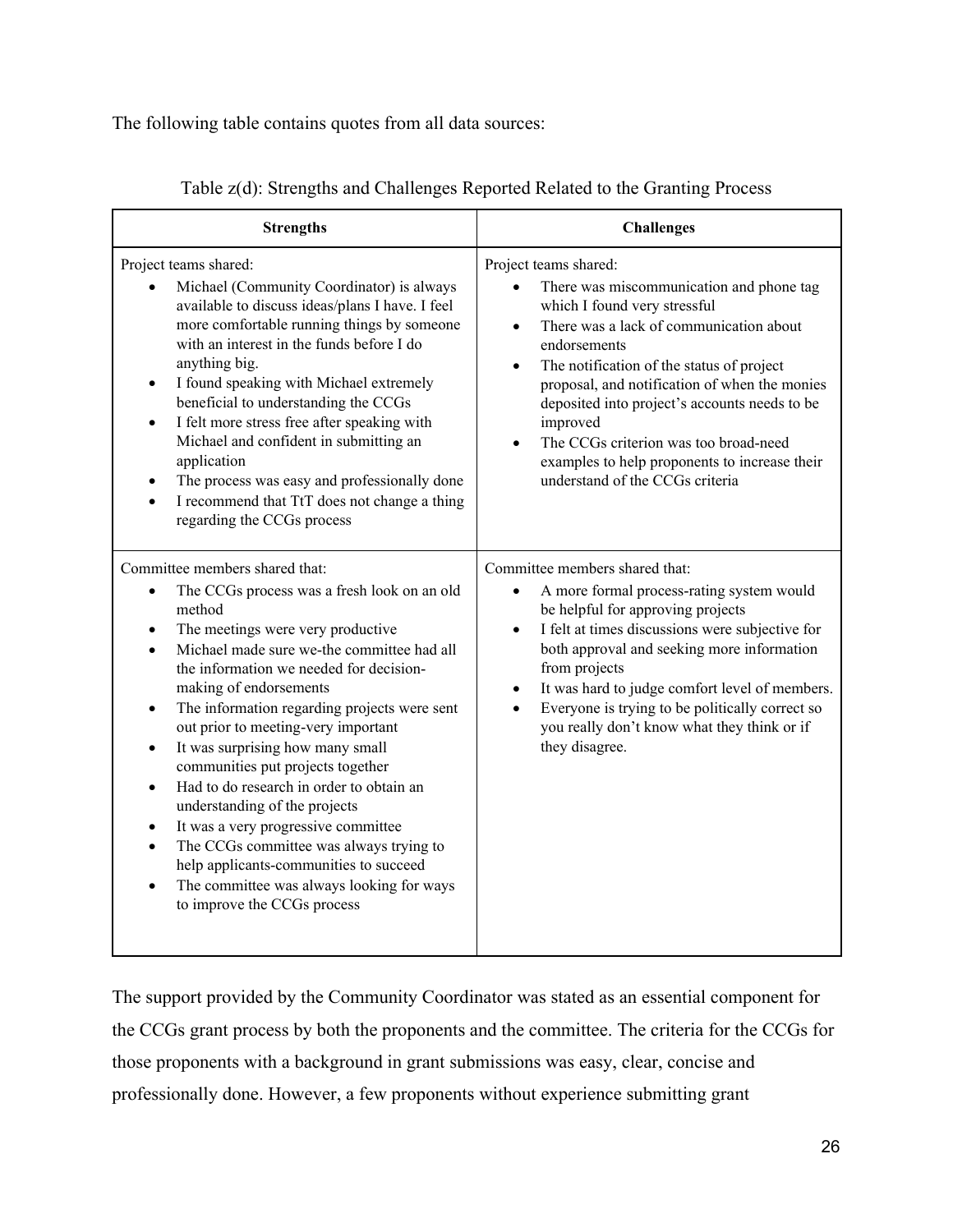applications found the criteria arduous and at times too broad. A suggestion from proponents was to provide examples. One proponent stated that. "*I can see how someone unfamiliar with grant writing can get lost.*"

Many proponents reported that communication was wonderful. Conversely, other proponents stated that there needed to be improvements in communication and how communication occurred. Proponents suggested that the projects should be notified when funds are deposited into accounts and the deadlines for when funding had to be spent. Other proponents noted there was miscommunication on how to improve the project proposal and they felt unsure what was being asked and/or required of them for the project to be endorsed. Proponents suggested more clarity on, "*how grants work-deadlines*" for submissions, "*is it one time funding*? C*an you apply for another project? Can examples be provided for the grant criteria?*"

The CCGs committee appreciated that the Community Coordinator pre-vetted the project applications prior to the committee members receiving the submissions. This process allowed for the Community Coordinator to seek clarity from the proponents about their respective projects and to provide the necessary information the committee would be seeking. This pre-vetting increased the efficiency of the committee deliberations and allowed optimum success of endorsements of projects.

## Section E - Next Steps & Recommendations

This section includes recommendations shared by interview participants about how to strengthen the CCG process for the next funding round. Many of the recommendations are in reference to communication: which is easily rectified. The committee may want to consider a communication plan to address these items prior to moving forward to the next round of grants.

#### **Scoring Process**

A few CCGs committee members recommended more clarity around scoring – and creating a rubric to support/ensure/increase objectivity of decision-making. This will increase transparency and limit the subjectivity of scoring.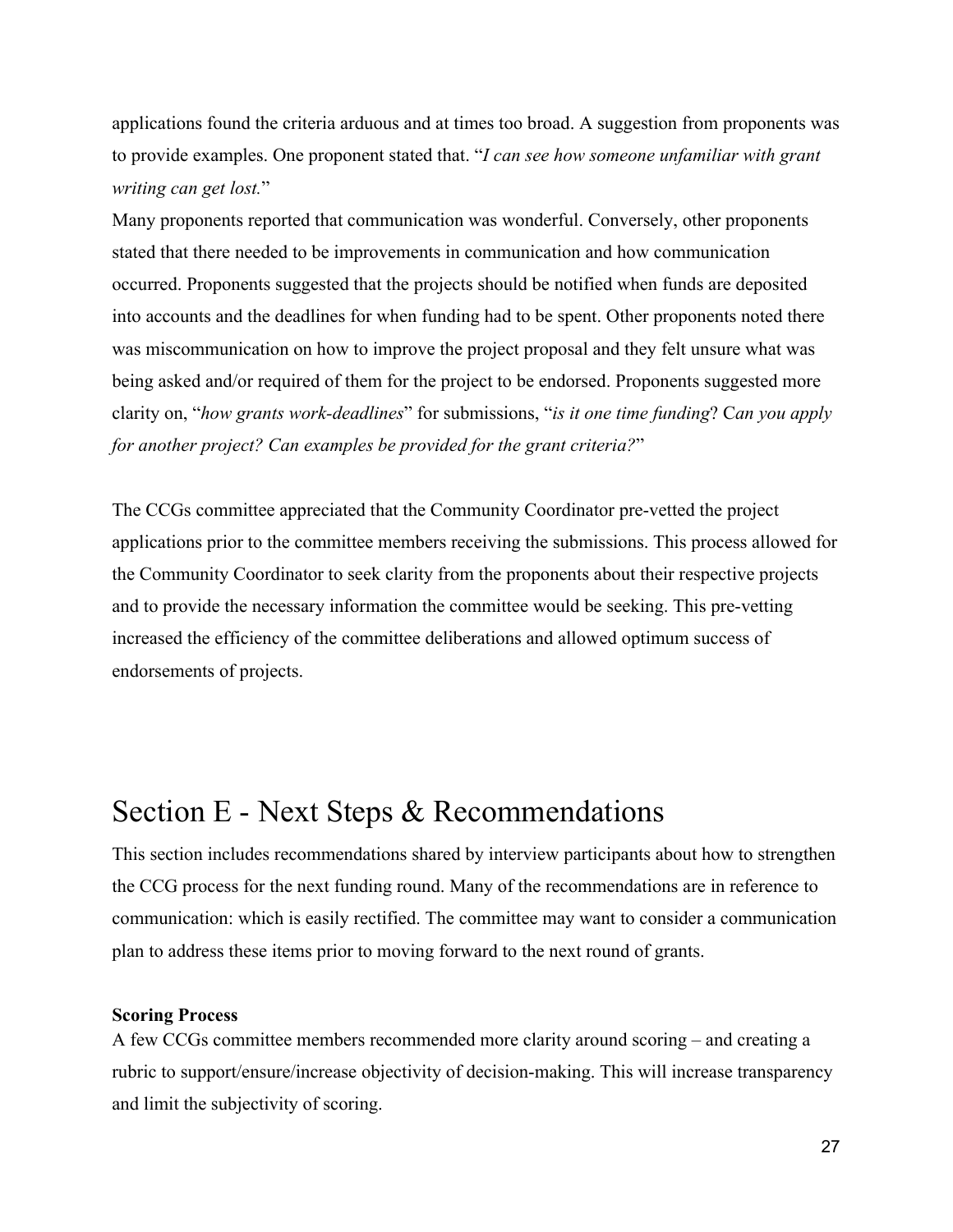#### **Advance Voting**

There were instances in which not all committee members could attend the CCGs meetings via Zoom. The committee members voted to approve advance voting for those committee members who were not able to attend the CCGs committee meetings. Some CCGs members found this to be problematic as the scoring was not connected to a scoring matrix. It was noted that during discussions at the committee meetings, members provide different perspectives and information which informs the decision-making process. A few committee members stated that they had changed their scoring of a project based upon deliberations at the committee meetings.

#### **Composition of the CCG Committee: Diversity & Representation**

Presently, the CCGs committee has only 7 out of 10 positions filled – the committee must determine the composition in terms of representation and the number of committee members.

#### **Conflict of Interest Statement**

Members of the CCGs committee noted a need for a signed conflict of interest statement for both members and staff attached to the CCGs committee.

All committee members and TtT backbone team members involved in the CCGs, must sign a conflict-of-interest statement - MUST physically recuse themselves from a discussion for a project in which there is a conflict of interest - it needs to be made very clear who has a conflict of interest/stake in applications.

#### **Proponents of Projects**

The findings from the evaluation based on data drawn from participant's comments suggests: The person applying for the CCGS must be a member of the organization, school, service club and/or a committee applying for project funding. Additionally, this evaluation found that unless the proponent has signing authority for the group, organization and/or entity, it is not legally binding, thus the organization is not legally bound to comply with the terms of the endorsement letter.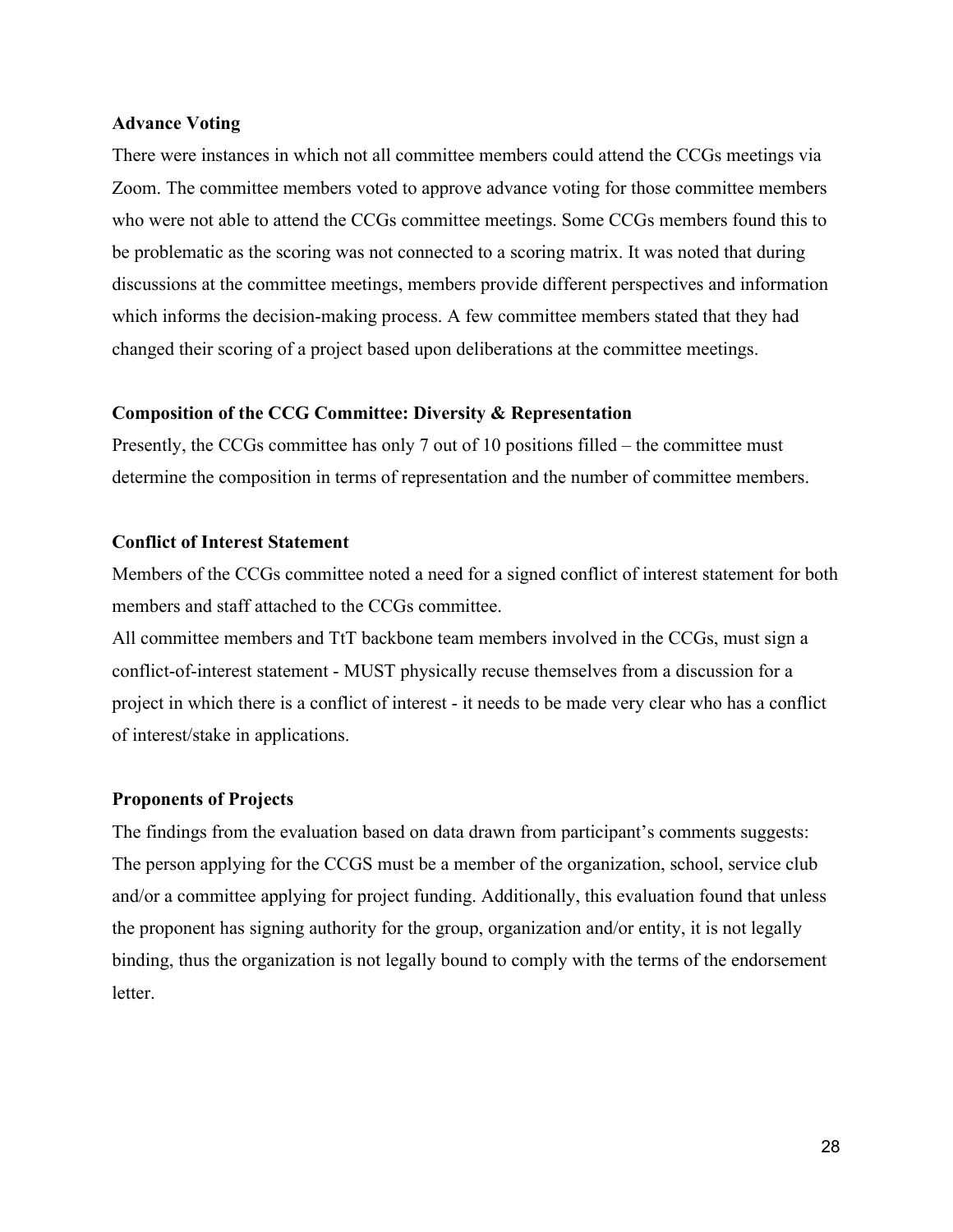#### **CCGs Funding Amount**

CCGs committee members suggested that they should be provided with clarity about the total amount of grants available to be invested into the communities. This will determine the maximum grant allotted for each project and the frequency of committee meetings.

#### **Communication: More Clarity About Written Communications to Projects**.

Much of the communication was discussed via phone. For some proponents this led to confusion and miscommunication. Telephone conversations need to be follow-up with written communication stating the nature of the conversation and the items discussed. Projects should be notified in writing via email when funds have been deposited into their respective accounts. Some projects were not informed when and if the funds were deposited into their accounts. This led to delays of project start-ups.

Any further requirements by the CCGs committee and/ or reminders to projects need to be clearly outlined in writing and submitted in a timely manner. Some proponents reported that it was unclear to them from the telephone conversation of the information that the CCGs committee was requesting of them, in order for the project to receive endorsement form the committee.

## **Section F - Concluding Remarks**

The CCGs by all accounts from both proponents of the projects and members of the CCGs committee was successful. This success is determined based on responses to questions drawn from the framework for change, and the subsequent criterion developed for the CCGs. Connections, collaborations and relationship building are the key highlights reported by the proponents. Without the CCGs, projects could not have been implemented. These projects were crucial during the time of the COVID-19 PANDEMIC. In many cases, the projects became the focal point of the community bringing community members together to work on a common agenda-that being providing needed services within the community. The projects acted as a catalyst for community cohesiveness where the mantra in several of the communities is that, "*We*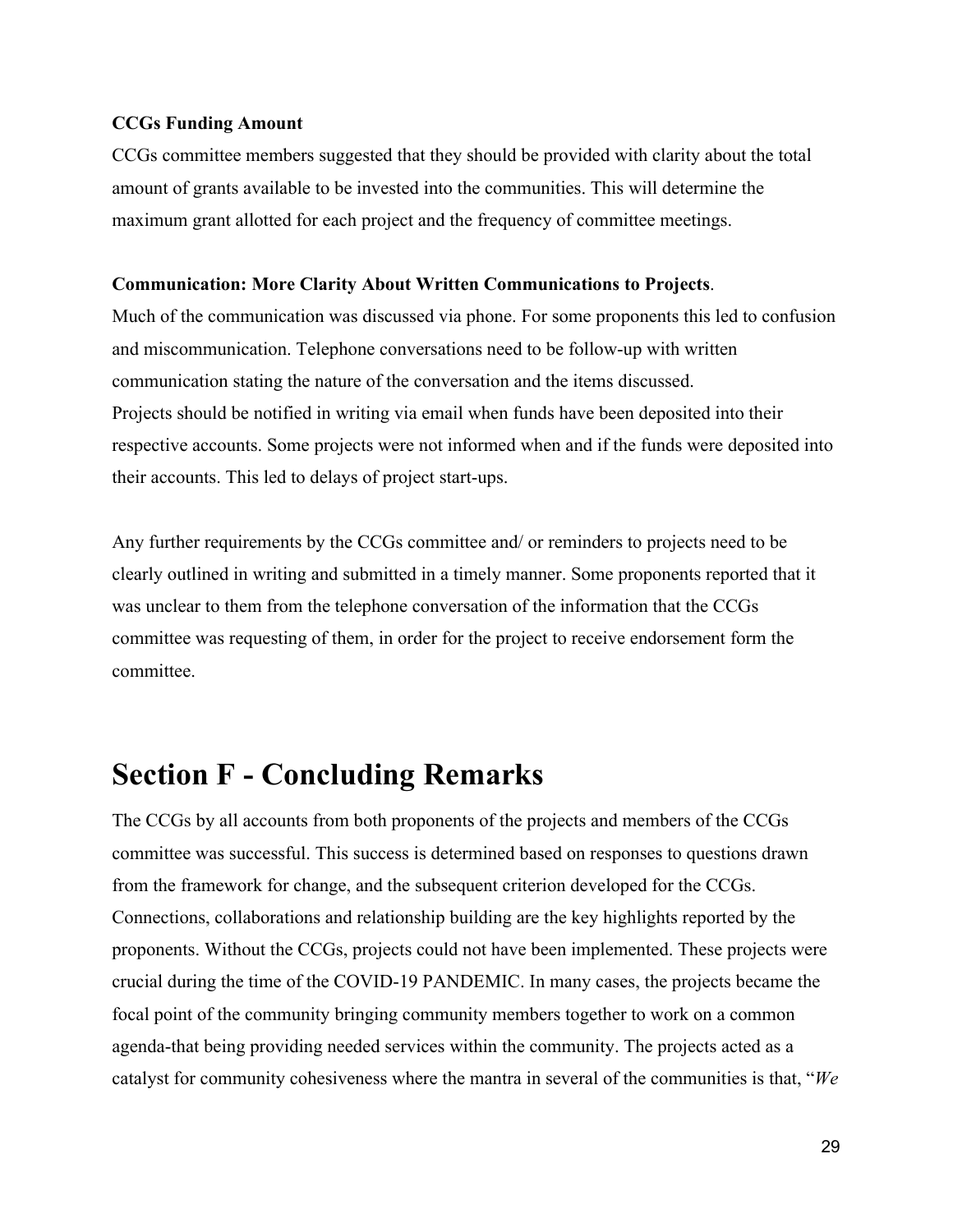*take care of one another*, *we are community*". One project developed an innovative way to connect their activities to those most isolated-that being elders residing in a long-term care facility. With the construction and creation of community-based projects, this facilitates a positive imagery which supports and puts into motion a positive community narrative. Additionally, the outdoor activities of the CCGs projects, allowed for a celebratory event which is essential in developing a positive community narrative, not just for community residents but also visitors in the area.

However, as noted in the previous section, there are recommendations that the CCGs committee members must consider and address.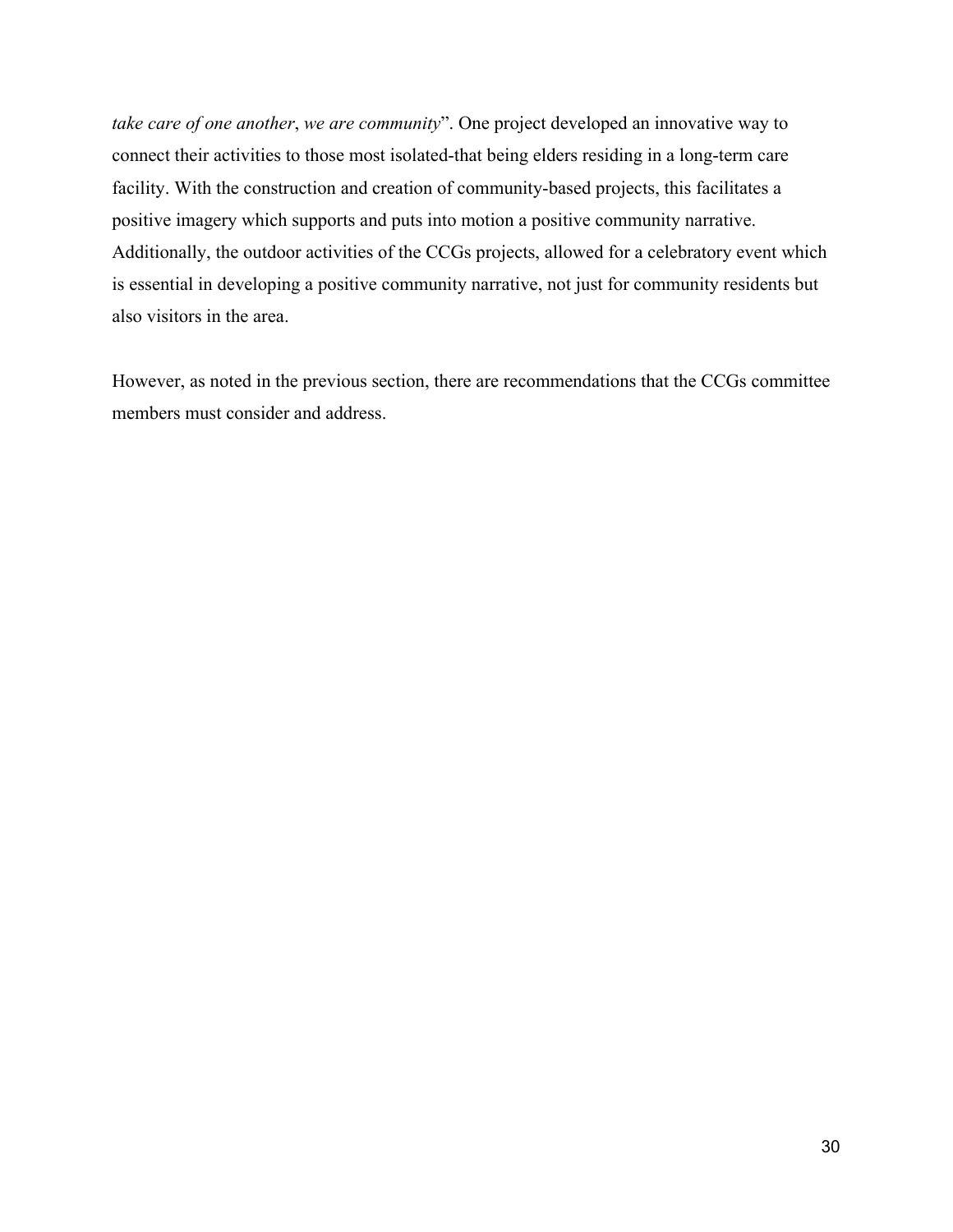# **Appendix A**

**Project Descriptions**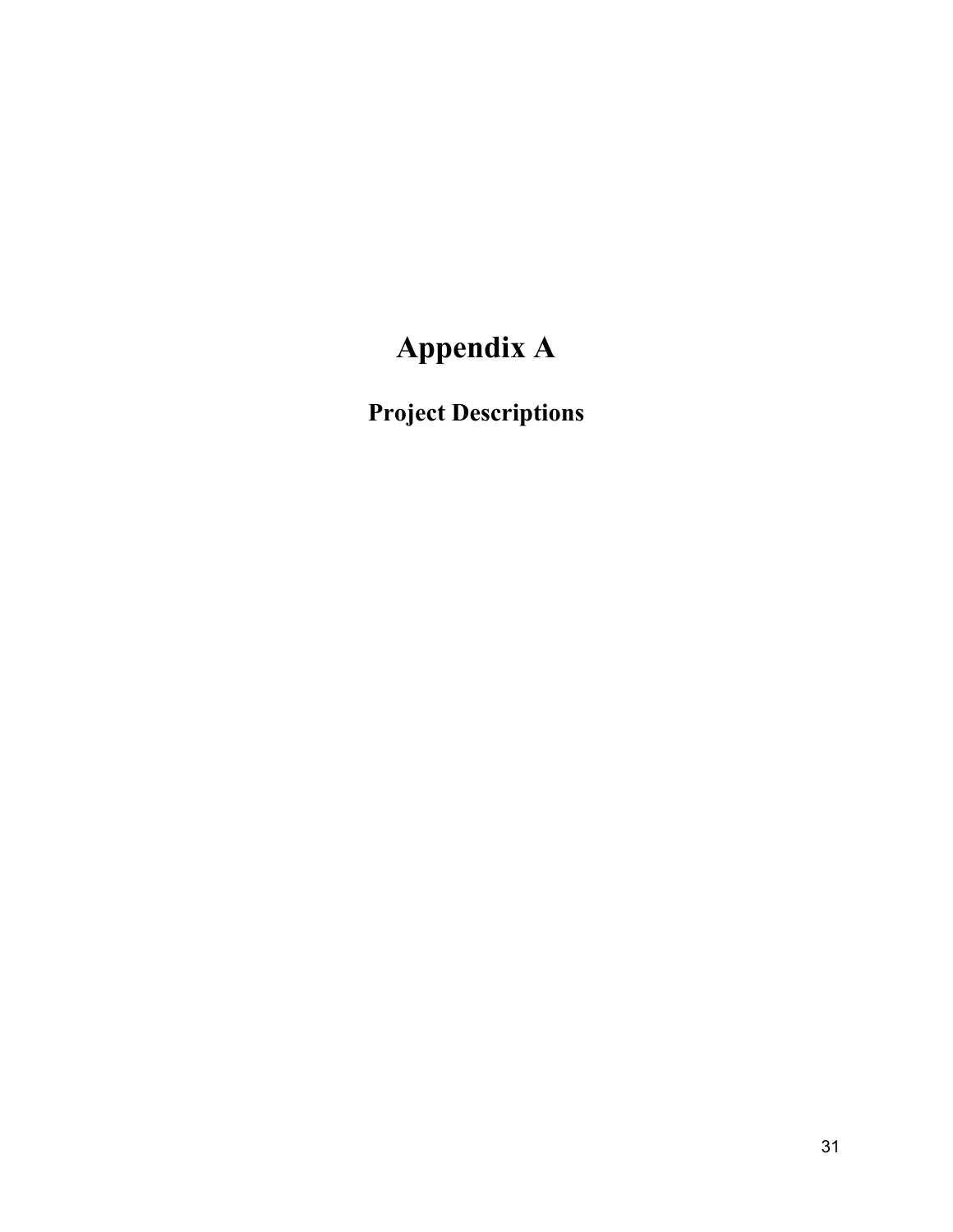Legend: 1=Digby Area 2=Jordantown/Acaciaville/Conway 3=Barton/Brighton Area 4=Weymouth Area

|  |  |  | 5=Digby Neck 6=Long/Brier Island 7=Bear River 8=Bear River First Nation 9=Overall/Municipality |  |
|--|--|--|------------------------------------------------------------------------------------------------|--|
|--|--|--|------------------------------------------------------------------------------------------------|--|

| Project Name                                                              | Proponent<br>Name          | Community Partner                                           | Community/Location                                                                                    | Amount<br>Endorsed | Description                                             | Community      |
|---------------------------------------------------------------------------|----------------------------|-------------------------------------------------------------|-------------------------------------------------------------------------------------------------------|--------------------|---------------------------------------------------------|----------------|
| DES Free Store                                                            | Courtney<br>Phillips       | SchoolsPlus                                                 | Digby Elementary School                                                                               | \$3,000.00         | Free Items for Students                                 | 1              |
| <b>DRHS Free Store</b>                                                    | Penny Foster               | SchoolsPlus                                                 | Free Store at Digby<br>Regional High School,<br>Room 212, 35 Mount Street,<br>Digby                   | \$3,000.00         | Free Items for Students                                 | 1              |
| Weymouth<br><b>Elementary Free</b><br>Store                               | Candy<br>Mullen            | SchoolsPlus                                                 | Weymouth Elementary School                                                                            | \$3,000.00         | Free Items for Students                                 | $\overline{4}$ |
| Digby SchoolsPlus<br><b>Student Emergency</b><br>Fund                     | Courtney<br>Phillips       | <b>SchoolsPlus</b>                                          | Digby, Weymouth, Digby Neck<br>& Islands areas                                                        | \$3,000.00         | Free Supplies/Services for<br>Students                  | $\mathbf{1}$   |
| Muinaq                                                                    | Amber<br>Harlow-<br>Potter | Bear River First Nation<br>Health Centre                    | Bear River First Nation Health<br>Center                                                              | \$3,000.00         | Intergeneration Cultural<br>Knowledge                   | 8              |
| Digby Wesleyan<br>Church<br>Youth Programs<br>(Grades Primary<br>to $12)$ | Curtlen Peck               | Digby Wesleyan Church                                       | Mostly in the Church. One<br>program at DRHS, one at the<br>Deep Brook Lions Club                     | \$3,000.00         | Programs/Activities for Youth                           | $\mathbf{1}$   |
| CONNECTCare<br>Kitchen Appliances                                         | Tim Long                   | Live Well Community Church                                  | Live Well Community Church<br>Basement                                                                | \$3,000.00         | Food Boxes/Cooking Program                              | 5 & 6          |
| Meal & Heal                                                               | Saskia Geerts              | Grace United Church                                         | Sydney Street Pub & Cafe                                                                              | \$1,000.00         | Free Meal Program                                       | $\mathbf{1}$   |
| Islands Food Bank                                                         | David Tudor                | Freeport Baptist Church                                     | Westport, Freeport, Central<br>Grove, Tiverton,<br>East Ferry, Tiddville,<br>Whale Cove, Little River | \$3,000.00         | Food Supplies/Services                                  | 6              |
| Weymouth<br>Community Garden                                              | Maureen<br>Langsford       | Weymouth Waterfront<br>Development Committee                | Weymouth<br>(next to Food Bank)                                                                       | \$3,000.00         | Fresh vegetables/ Garden Lots                           | $\overline{4}$ |
| Freeport<br>Greenhouse                                                    | Rick Wallace               | Freeport Community<br>Development Association               | Freeport and surrounding<br>communities                                                               | \$1,000.00         | Fresh vegetables/ Garden Lots                           | 6              |
| Undercurrent                                                              | Sharon<br>White            | Rossway United<br><b>Baptist Church</b>                     | Rossway and surrounding<br>communities                                                                | \$3,000.00         | Youth Programs                                          | 5              |
| Universal Design<br>Playground                                            | Charlotte<br>Sabean        | <b>Barton Volunteer Fire</b><br>Department                  | Barton/Brighton<br>Communities                                                                        | \$3,000.00         | Accessible/Inclusive<br>Public Playground               | 3              |
| Moving Up                                                                 | Sharon Mac<br>Alpine       | <b>DARC</b>                                                 | Municipality of Digby                                                                                 | \$3,000.00         | Playground Equipment                                    | $\mathbf{1}$   |
| <b>Tiny Free Library</b>                                                  | Christine<br>Callaghan     | <b>Freeport Community</b><br><b>Development Association</b> | Freeport and surrounding<br>communities                                                               | \$1,000.00         | Free Books                                              | 6              |
| JAC Senior<br><b>Activities Program</b>                                   | Wendy<br>Balser            | <b>JACBA</b>                                                | Acaciaville United Baptist<br>Church Hall                                                             | \$3,000.00         | Activities for Seniors                                  | 2              |
| Health & Wellness<br>Journey                                              | Wendy<br>Balser            | <b>JACBA</b>                                                | Fundy YMCA                                                                                            | \$1,000.00         | Activities for Community                                | $\overline{c}$ |
| <b>BRFN</b> Playground<br>Fencing                                         | Amber<br>Harlow-<br>Potter | <b>BRFN</b> Band Office                                     | Bear River First Nation                                                                               | \$3,000.00         | Access to outdoor playground<br>equipment               | $\,$ 8 $\,$    |
| <b>SMBA Natural Play</b><br>Area                                          | Janice<br>Cromwell         | SMBA                                                        | Saint Mary's Bay Academy                                                                              | \$3,000.00         | Co-create and develop<br>playground with students/staff | 4              |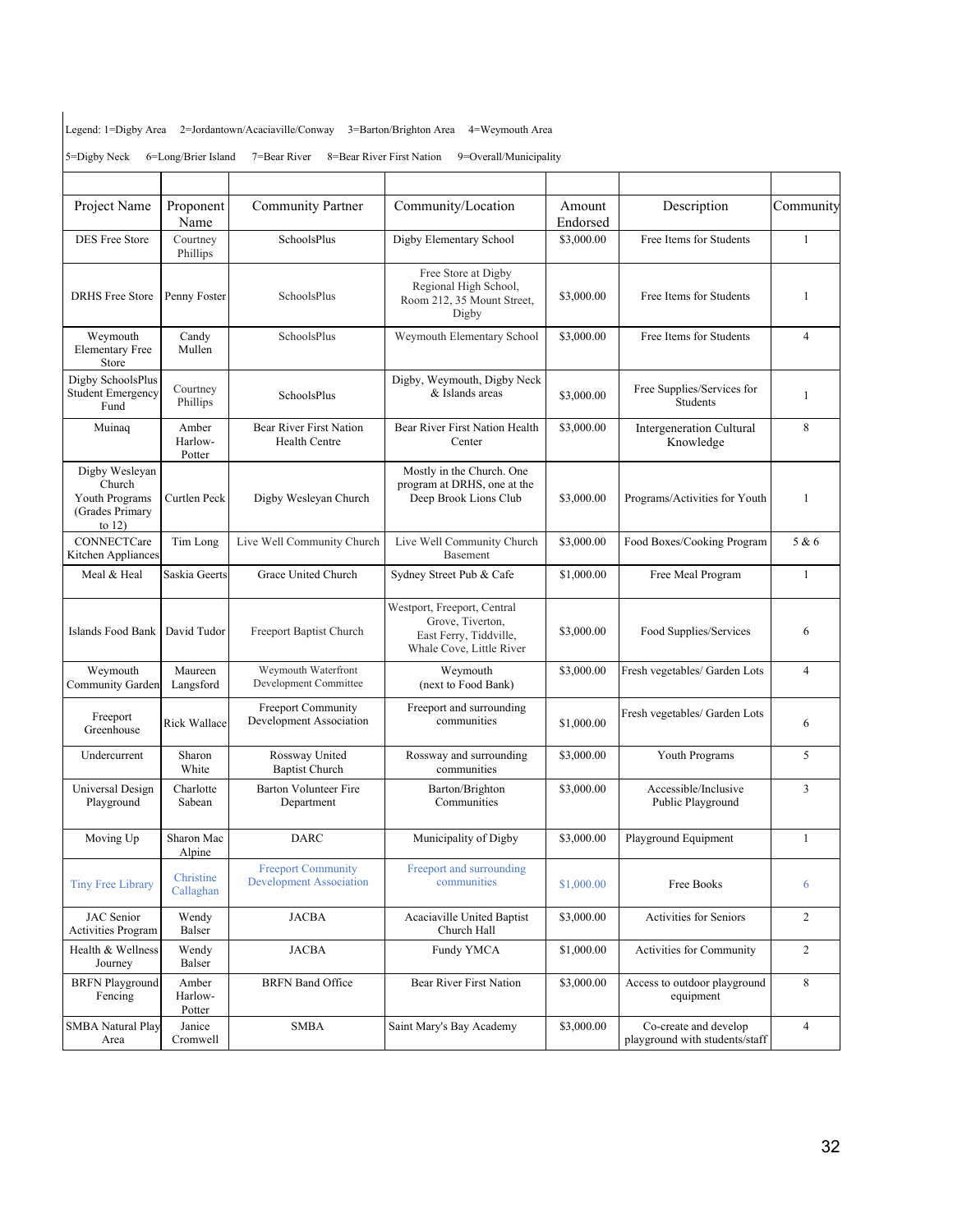| <b>DRHS</b> Climbing                        | Cara Sunderland.     | <b>DRHS</b>                                                | <b>DRHS</b>                                  | \$3,000.00 | Physical Activities for Students                                                                  |                |
|---------------------------------------------|----------------------|------------------------------------------------------------|----------------------------------------------|------------|---------------------------------------------------------------------------------------------------|----------------|
| Wall                                        | <b>DARC</b>          |                                                            |                                              |            |                                                                                                   |                |
| Venue Washrooms<br>for Events               | Peggy MacAlpine      | Trinity Anglican Church                                    | Trinity Anglican Church                      |            | \$3,000.00 Accessible and gender-neutral washrooms                                                | $\mathbf{1}$   |
| Music on the<br>Promenade                   | Al Dupuis            | <b>Digby Business Association</b>                          | Downtown Digby                               | \$1,700.00 | Social gathering to reduce isolation and<br>enjoy local musicians and reconnect with<br>residents |                |
| Outdoor<br>Classroom/<br>Learning Space     | Courtney Phillips    | <b>DES/DARC</b>                                            | Digby Elementary<br>School                   | \$3,000.00 | Facilitate outdoor learning for Students                                                          |                |
| Edible Seaside Park                         | Katherine Freiel     | Village of Freeport                                        | Town of Freeport                             | \$3,000.00 | Community Fruit Garden                                                                            | 6              |
| Bear River Eats                             | Angela McMullen      | Bear River Legion                                          | Bear River and<br>surrounding areas          | \$3,000.00 | Provides hot meals                                                                                | $\overline{7}$ |
| The Spirit Hall                             | <b>Hal Theriault</b> | <b>Weymouth Historical</b><br>Society                      | Weymouth and<br>surrounding area             | \$3,000.00 | Facilitate cultural understanding through<br>the arts-theatre                                     | $\overline{4}$ |
| <b>Community Cares</b><br>(Round<br>2)      | Meika Blandin        | Islands Food Bank                                          | Overall Digby and<br>surrounding areas       |            | \$500/\$3000 Couponing to reduce cost of groceries for<br>families                                | $\mathbf{Q}$   |
| Digby Cancer Help<br>Fund Association       | Alma Thibault        | The Digby Cancer Help Fund<br>Association                  | The Digby Cancer<br>Help Fund<br>Association | \$3,000    | Provides free transportation to<br>medical/treatment appointments                                 | $\mathbf{Q}$   |
| Music on the<br>Sissiboo                    | <b>Jeanne Nesbit</b> | <b>Weymouth Waterfront</b><br><b>Development Committee</b> | <b>Weymouth Waterfront</b><br>Development    | \$1,000    | Social gathering to reduce isolation and<br>enjoy local musicians and reconnect with<br>residents | 4              |
| Plympton Holy<br>Cross Catholic<br>Cemetery | Joan Nelson          | Plympton Holy Cross<br>Catholic Cemetery Society           | Holy Cross Catholic<br>Cemetery              | \$3,000    | Beautification of cemetery and to preserve<br>historical knowledge                                | 3              |
|                                             |                      |                                                            |                                              |            |                                                                                                   |                |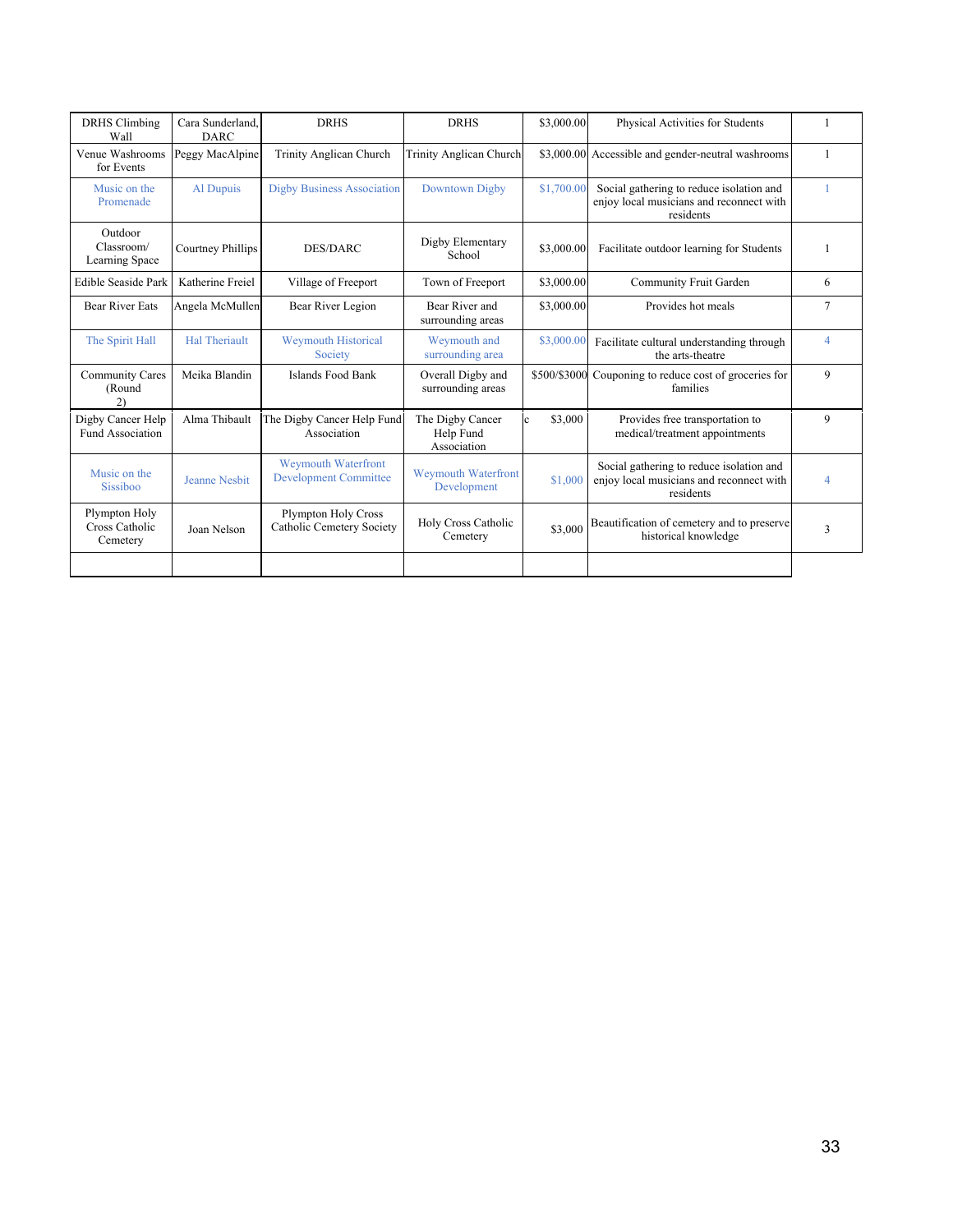## **Appendix B**

## **Interview Guides**

Community Connection Grants Committee Members Proponents of Projects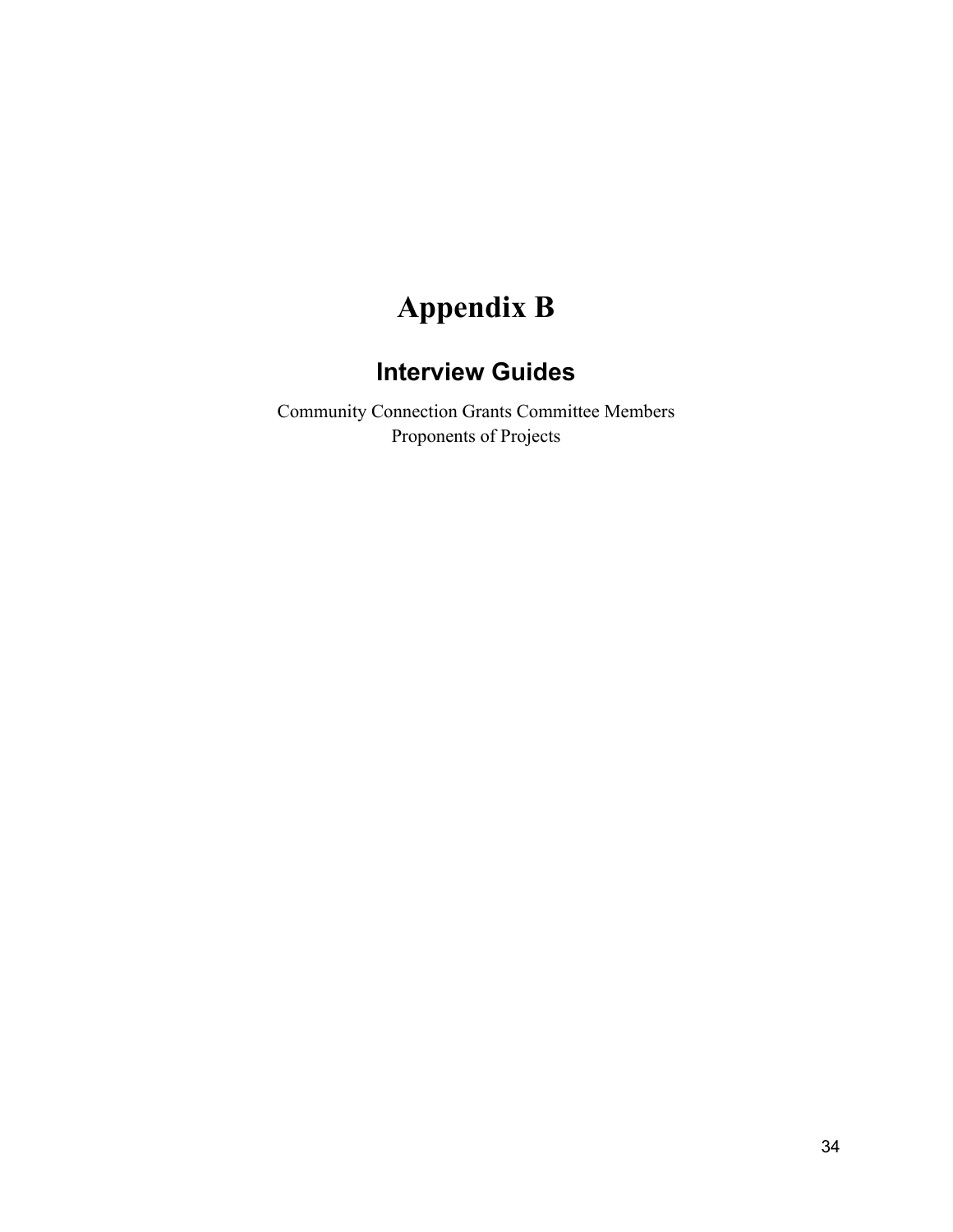#### **Interview Guide: Community Connection Grants (CCGs) Committee Members Interview Guide**

- 1 Please describe the overall Community Connection Grant endorsement process
	- What did you learn about the grant process?
	- Did you try new things/processes? If so, please provide examples.
	- Did Covid-19 change how committee operated and/or how your work was done? If so, please explain.
	- Did the process allow for equal participation and ownership of the work? Please explain.
	- How did the Committee adapt to the effects of Covid-19?
- 2 What was the process for decision making?
	- Did this process change? If so, how. Please provide examples.
- 3 Given that the CCGs was a new initiative, looking back, would you have done things differently? If so, please explain.
- 4 What advice or recommendations would you provide to someone starting up a CCG-like awards process?
- 5 Were you able to make connections and/or share information with other committee members? Please explain.
- 6 How do you think the community benefited from receiving grants? Please explain.
- 7 As a result of participating on the committee, did you learn about other communities in Digby, and/or community groups? If so, please explain.
- 8 As a CCG Committee member, what do you think your key learning are? Please explain.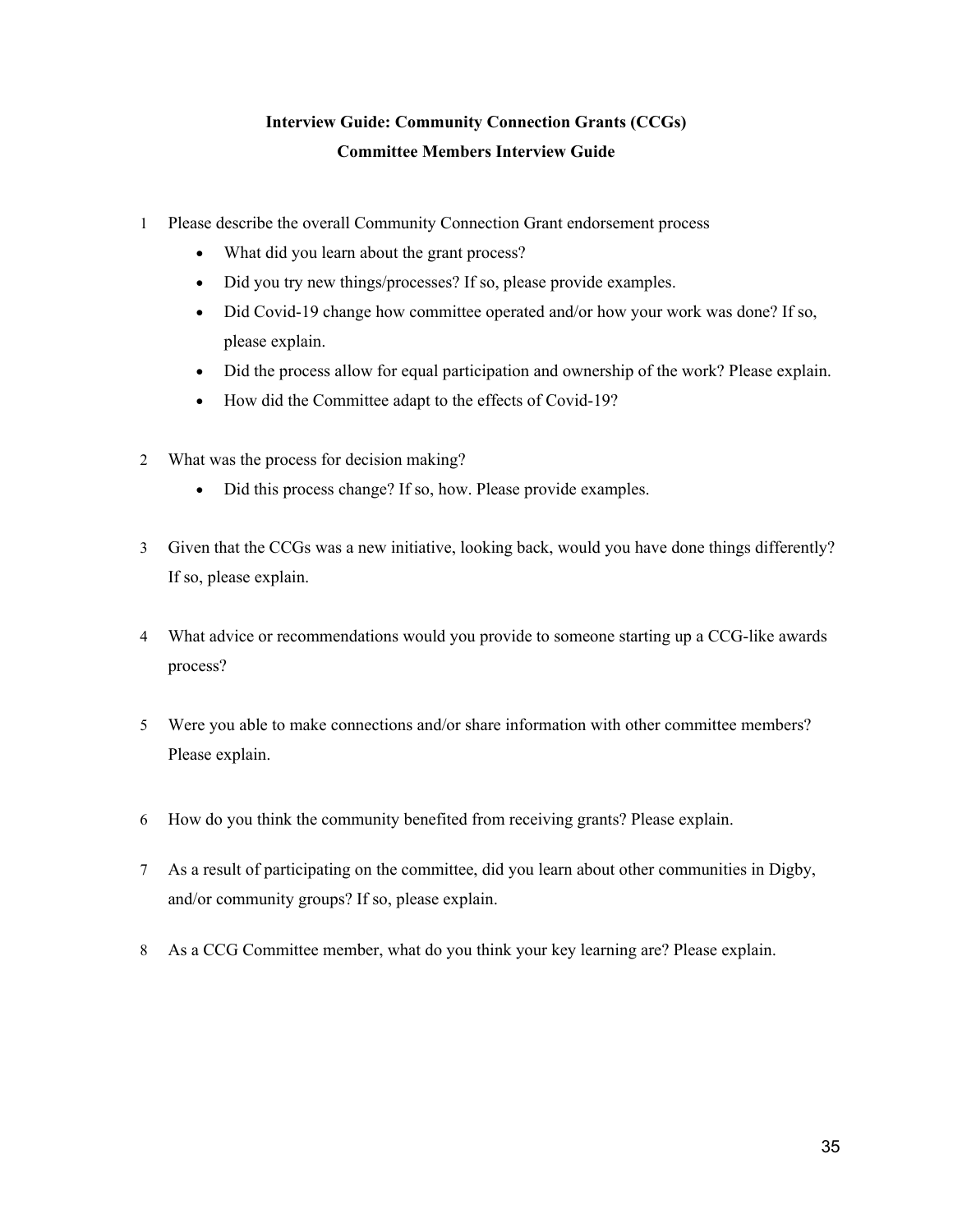#### **Interview Guide: Community Connection Grant (CCG) Project Proponents Interview Guide**

- 1 Please describe your project.
	- Did the project experience unexpected challenges, pleasant surprises? If so, please explain.
	- What difference did the project make in your community? Please list both positive and negative effects.
	- How did you find the process for applying for the Community Connections Grants? Please explain.
	- Do you have suggestions regarding the application process?
	- Could your Project had happened without the Community Connection Grants?
- 2 How did the Project support strengthen resident and community engagement and connections?
	- Please explain.
- 3 If possible, please list an estimate number and the types of connections made within and across communities.
- 4 Did your project support sharing resources? If so, please provide examples
	- If possible, please list the number and types of resources shared within and across communities. (Information regarding services, programs, and supports, i.e., Food Box)
- 5 Did Covid-19 Pandemic affect your project? If so, please explain how.
- 6 How did the CCG support your Project to celebrate successes? If so, please provide examples.
	- What were three main successes of your project?
	- How do you know that your project was successful?
	- What strategies or elements helped you achieve these successes?
- 7 Did receiving a Community Connection Grant help you obtain other funding?
- 8 What key takeaways or learnings did you gain from doing this project?